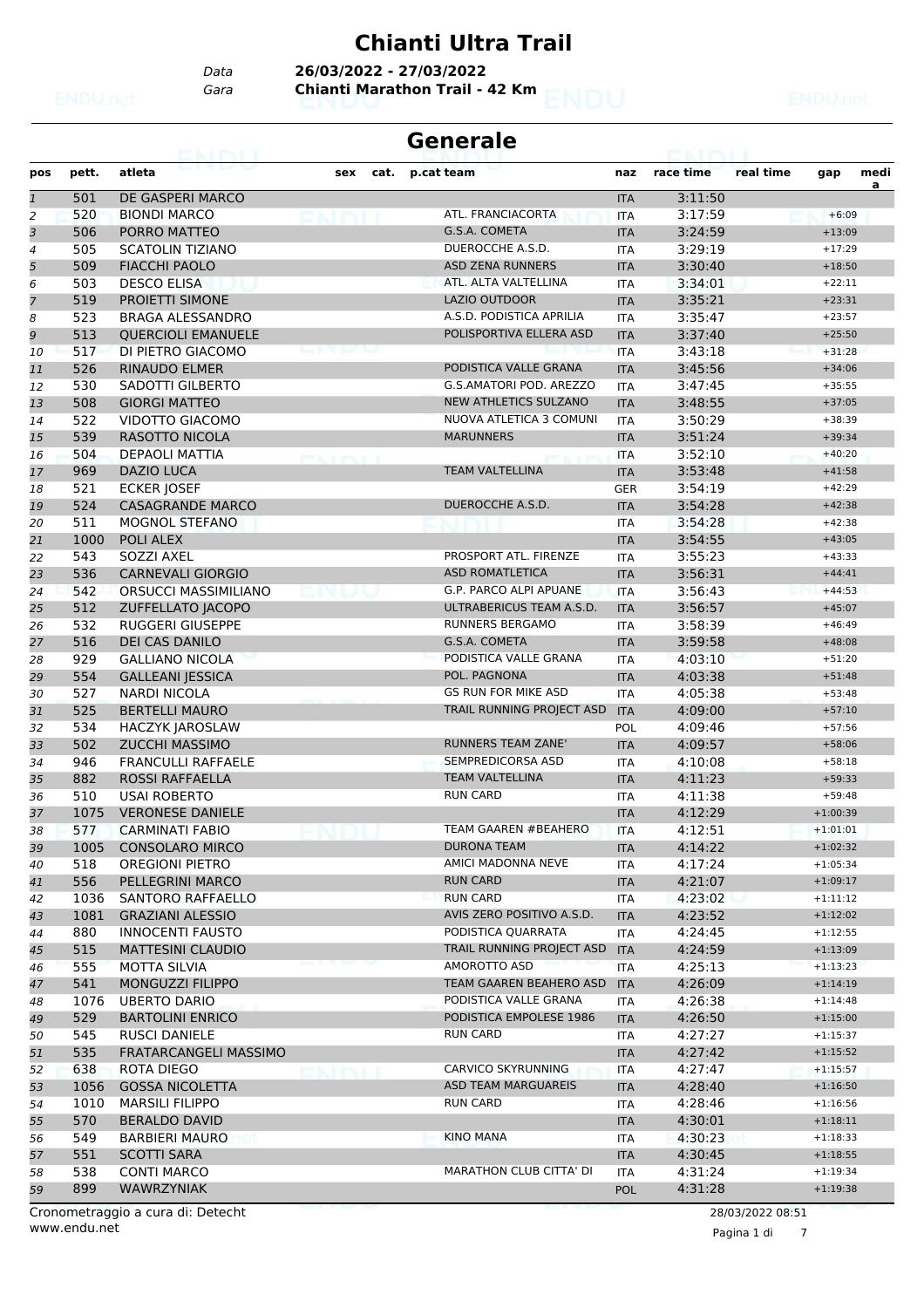| MAŁGORZATA<br><b>FRANKO MIROSLAV</b><br>4:31:53<br>564<br>60<br><b>SVK</b><br>$+1:20:03$<br>550<br><b>CAROTENUTO LUIGI</b><br>ATLETICA ISOLA D'ELBA<br>4:33:35<br><b>ITA</b><br>$+1:21:45$<br>61<br><b>FACERUNNERS - ASD</b><br>579<br><b>BANU ADA</b><br>4:33:58<br>$+1:22:07$<br><b>ITA</b><br>62<br><b>SANDRIN FABIO</b><br>4:35:04<br>63<br>623<br>$+1:23:14$<br><b>ITA</b><br>958<br>SADOTTI GIACOMO<br><b>G.S.AMATORI POD. AREZZO</b><br>4:35:14<br>64<br><b>ITA</b><br>$+1:23:24$<br><b>RUN CARD</b><br>873<br>SANDRIN STEFANO<br>4:35:15<br>$+1:23:25$<br><b>ITA</b><br>65<br><b>G.S. ORECCHIELLA</b><br>DE SERVI GIORDANO<br>4:35:37<br>604<br><b>ITA</b><br>66<br>$+1:23:47$<br>ASD ATINA TRAIL RUNNING<br>4:36:35<br>628<br>SANTAMARIA VALENTINO<br>$+1:24:45$<br>67<br><b>ITA</b><br>622<br>ATL. FRANCIACORTA<br>SILVA VITTORIO<br>4:37:22<br><b>ITA</b><br>$+1:25:32$<br>68<br>#ILOVERUN ATHLETIC TERNI<br>1062<br>ROSSI ALESSANDRO<br>4:37:28<br>69<br><b>ITA</b><br>$+1:25:38$<br><b>AZZOLINI FEDERICO</b><br>4:38:49<br>70<br>1063<br><b>ITA</b><br>$+1:26:59$<br><b>RUN CARD</b><br>997<br>APPETECCHIA SIMONE<br>4:38:52<br>$+1:27:02$<br>71<br><b>ITA</b><br>72<br>877<br><b>TORGHELE GABRIELE</b><br>4:39:05<br><b>ITA</b><br>$+1:27:15$<br>NUOVA ATLETICA 3 COMUNI<br>4:40:33<br>603<br>PINAREL CHIARA<br>$+1:28:43$<br>73<br><b>ITA</b><br><b>RUN CARD</b><br>976<br><b>FRIGERIO STEFANO</b><br>4:40:43<br>$+1:28:53$<br>74<br><b>ITA</b><br>75<br><b>RUN CARD</b><br>4:40:44<br>1057<br><b>VERMI STEFANO</b><br>$+1:28:54$<br><b>ITA</b><br>615<br><b>RICCARDI DELIO</b><br>ASD ATINA TRAIL RUNNING<br>4:41:13<br>76<br><b>ITA</b><br>$+1:29:23$<br><b>RUN CARD</b><br>1007<br>ARBOLETTI SALVATORE<br>4:42:55<br>$+1:31:05$<br>77<br><b>ITA</b><br>559<br><b>LELLI GIOVANNI</b><br>TRAIL RUNNING PROJECT ASD<br><b>ITA</b><br>4:43:04<br>78<br>$+1:31:14$<br>1078<br><b>SAMMUT MANUEL</b><br>4:43:22<br>79<br>GBR<br>$+1:31:32$<br><b>RUN CARD</b><br>572<br><b>CHIANUCCI MAURIZIO</b><br>4:46:08<br><b>ITA</b><br>$+1:34:18$<br>80<br>ASD ATLETICA PRATO<br>937<br>81<br><b>MENGONI ALESSIO</b><br><b>ITA</b><br>4:46:53<br>$+1:35:02$<br>TEAM GAAREN BEAHERO A. S.<br>558<br><b>SILVA MARIO</b><br>4:47:07<br><b>ITA</b><br>$+1:35:17$<br>82<br>ATL. GAVARDO '90 LIB.<br><b>URBANI MIRCO</b><br>4:47:31<br>$+1:35:41$<br>83<br>1015<br><b>ITA</b><br>1046<br>PINI ANTONIETTA<br><b>ASD CASTELRAIDER</b><br>4:47:32<br><b>ITA</b><br>84<br>$+1:35:42$<br>879<br><b>BORDONI CARLUCCIO</b><br>2002 MARATHON CLUB<br>4:47:32<br>$+1:35:42$<br>85<br><b>ITA</b><br>591<br><b>CATTOZZI SILVANO</b><br>4:48:56<br><b>ITA</b><br>$+1:37:06$<br>86<br>599<br><b>RUN CARD</b><br>87<br><b>REGNANI MARCO</b><br>4:48:57<br>$+1:37:07$<br><b>ITA</b><br>605<br><b>GARBIN ANDREA</b><br>4:49:06<br>$+1:37:16$<br>88<br><b>ITA</b><br><b>ASD CASTELRAIDER</b><br>1072<br>SOCCODATO ANDREA<br>4:49:27<br>89<br><b>ITA</b><br>$+1:37:37$<br><b>MARIA</b><br>ATL. CORTINA C. RURALE<br>552<br><b>MENARDI MARINA</b><br><b>ITA</b><br>4:49:58<br>90<br>$+1:38:08$<br>91<br>972<br><b>VINASI CRISTIAN</b><br><b>ROM</b><br>4:49:58<br>$+1:38:08$<br>611<br>A.S.D. BIPEDI<br>4:52:32<br><b>FARNESI DANIELE</b><br>92<br><b>ITA</b><br>$+1:40:42$<br><b>BALDIN GIANLUCA</b><br>4:52:37<br>93<br>1060<br>$+1:40:47$<br>ITA<br><b>BORDYCH ANDRZEJ</b><br><b>RUN CARD</b><br>4:53:15<br>94<br>610<br><b>POL</b><br>$+1:41:25$<br><b>RUN CARD</b><br>563<br>SOBOLEWSKI DARIUSZ<br>4:53:16<br>95<br><b>POL</b><br>$+1:41:26$<br>669<br><b>REZZONICO FRANK</b><br>SUI<br>4:53:23<br>96<br>$+1:41:33$<br>97<br>597<br>DIBATTISTA MICHELE<br>SMART RUNNERS GRAVINA<br>ITA<br>4:53:45<br>$+1:41:55$<br><b>DELLA GIOVAMPAOLA</b><br>ASD SUBBIANO MARATHON<br>$+1:42:06$<br>1074<br>4:53:56<br>98<br><b>ITA</b><br><b>ALESSIO</b><br><b>RUN CARD</b><br>$+1:42:06$<br>1070<br><b>MURA EMANUELE</b><br>4:53:56<br>99<br>ITA<br>NUOVA ATLETICA 3 COMUNI<br>631<br>4:54:16<br><b>FANTONI SERENA</b><br><b>ITA</b><br>$+1:42:26$<br>100<br>606<br><b>MERLI ALICE</b><br>4:54:17<br>$+1:42:26$<br>101<br><b>ITA</b><br>DE RAN CLAB<br>MODICA CALOGENO<br>4:54:18<br>$+1:42:28$<br>102<br>733<br><b>ITA</b><br><b>RUN CARD</b><br>RONCORONI LUCA<br>660<br>4:54:44<br>$+1:42:54$<br>103<br>ITA<br>593<br><b>RUN CARD</b><br><b>BORDYCH JACEK</b><br><b>POL</b><br>4:56:36<br>$+1:44:46$<br>104<br><b>CLUB SPORTIVO FIRENZE</b><br>1043<br>$+1:45:19$<br><b>BARTOLINI LEONARDO</b><br>4:57:09<br>105<br>ITA<br><b>RUN CARD</b><br>942<br>PRUDENZI LEONARDO<br><b>ITA</b><br>4:57:15<br>106<br>$+1:45:25$<br>676<br>AGOSTINELLI STEFANO<br>4:57:22<br>107<br>ITA<br>$+1:45:32$<br><b>RUN CARD</b><br><b>MACCARINI CRISTIAN</b><br>4:57:23<br>$+1:45:33$<br>108<br>694<br><b>ITA</b><br>CASAVECCHIA ROBERTO<br>565<br>4:57:24<br>$+1:45:34$<br>109<br>ITA<br>717<br><b>ASD SALERNO MARATHON</b><br><b>BRUNETTI FRANCESCO</b><br>4:57:45<br><b>ITA</b><br>$+1:45:55$<br>110<br><b>PAOLO</b><br>575<br><b>BERGOLISSE STEFANO</b><br>4:58:30<br>$+1:46:40$<br>ITA<br>111<br>578<br>$+1:46:44$<br><b>SZEKELY LIDIA</b><br><b>ROM</b><br>4:58:34<br>112<br>687<br><b>DENES BOGLARKA</b><br>4:58:34<br>$+1:46:44$<br>113<br><b>HUN</b><br><b>ASD ZENA RUNNERS</b><br>661<br>RONCHETTA ALEXANDRA<br>4:58:46<br>$+1:46:56$<br>114<br><b>ITA</b><br>648<br>$+1:47:02$<br><b>GRAGLIA VINCENZO</b><br>4:58:52<br>115<br>ITA<br>642<br><b>BOTTI PAOLO</b><br><b>ITA</b><br>4:59:07<br>$+1:47:17$<br>116<br>689<br><b>FLETEN OLAV</b><br>4:59:32<br><b>NOR</b><br>$+1:47:42$<br>117<br>ENIMII<br>613<br><b>BRALLA SAMUEL</b><br><b>SUI</b><br>4:59:39<br>$+1:47:49$<br>118<br>787<br>ASD CITTA' CASTELLI ROMANI<br>GIOVANNINI DANIELA<br><b>ITA</b><br>5:00:12<br>$+1:48:22$<br>119<br><b>MARUNNERS</b><br>664<br>MUNARI SABRINA<br>5:00:54<br>$+1:49:04$<br>120<br><b>ITA</b> | pos | pett. | atleta | sex<br>cat. | p.cat team | naz | race time | real time | gap | medi<br>a |
|--------------------------------------------------------------------------------------------------------------------------------------------------------------------------------------------------------------------------------------------------------------------------------------------------------------------------------------------------------------------------------------------------------------------------------------------------------------------------------------------------------------------------------------------------------------------------------------------------------------------------------------------------------------------------------------------------------------------------------------------------------------------------------------------------------------------------------------------------------------------------------------------------------------------------------------------------------------------------------------------------------------------------------------------------------------------------------------------------------------------------------------------------------------------------------------------------------------------------------------------------------------------------------------------------------------------------------------------------------------------------------------------------------------------------------------------------------------------------------------------------------------------------------------------------------------------------------------------------------------------------------------------------------------------------------------------------------------------------------------------------------------------------------------------------------------------------------------------------------------------------------------------------------------------------------------------------------------------------------------------------------------------------------------------------------------------------------------------------------------------------------------------------------------------------------------------------------------------------------------------------------------------------------------------------------------------------------------------------------------------------------------------------------------------------------------------------------------------------------------------------------------------------------------------------------------------------------------------------------------------------------------------------------------------------------------------------------------------------------------------------------------------------------------------------------------------------------------------------------------------------------------------------------------------------------------------------------------------------------------------------------------------------------------------------------------------------------------------------------------------------------------------------------------------------------------------------------------------------------------------------------------------------------------------------------------------------------------------------------------------------------------------------------------------------------------------------------------------------------------------------------------------------------------------------------------------------------------------------------------------------------------------------------------------------------------------------------------------------------------------------------------------------------------------------------------------------------------------------------------------------------------------------------------------------------------------------------------------------------------------------------------------------------------------------------------------------------------------------------------------------------------------------------------------------------------------------------------------------------------------------------------------------------------------------------------------------------------------------------------------------------------------------------------------------------------------------------------------------------------------------------------------------------------------------------------------------------------------------------------------------------------------------------------------------------------------------------------------------------------------------------------------------------------------------------------------------------------------------------------------------------------------------------------------------------------------------------------------------------------------------------------------------------------------------------------------------------------------------------------------------------------------------------------------------------------------------------------------------------------------------------------------------------------------------------------------------------------------------------------------------------------------------------------------------------------------------------------------------------------------------------------------------------------------------------------------------------------------------------------------------------------------------------------------------------------------------------------------------------------------------------------------------------------------------------------------------------------------------|-----|-------|--------|-------------|------------|-----|-----------|-----------|-----|-----------|
|                                                                                                                                                                                                                                                                                                                                                                                                                                                                                                                                                                                                                                                                                                                                                                                                                                                                                                                                                                                                                                                                                                                                                                                                                                                                                                                                                                                                                                                                                                                                                                                                                                                                                                                                                                                                                                                                                                                                                                                                                                                                                                                                                                                                                                                                                                                                                                                                                                                                                                                                                                                                                                                                                                                                                                                                                                                                                                                                                                                                                                                                                                                                                                                                                                                                                                                                                                                                                                                                                                                                                                                                                                                                                                                                                                                                                                                                                                                                                                                                                                                                                                                                                                                                                                                                                                                                                                                                                                                                                                                                                                                                                                                                                                                                                                                                                                                                                                                                                                                                                                                                                                                                                                                                                                                                                                                                                                                                                                                                                                                                                                                                                                                                                                                                                                                                                                                  |     |       |        |             |            |     |           |           |     |           |
|                                                                                                                                                                                                                                                                                                                                                                                                                                                                                                                                                                                                                                                                                                                                                                                                                                                                                                                                                                                                                                                                                                                                                                                                                                                                                                                                                                                                                                                                                                                                                                                                                                                                                                                                                                                                                                                                                                                                                                                                                                                                                                                                                                                                                                                                                                                                                                                                                                                                                                                                                                                                                                                                                                                                                                                                                                                                                                                                                                                                                                                                                                                                                                                                                                                                                                                                                                                                                                                                                                                                                                                                                                                                                                                                                                                                                                                                                                                                                                                                                                                                                                                                                                                                                                                                                                                                                                                                                                                                                                                                                                                                                                                                                                                                                                                                                                                                                                                                                                                                                                                                                                                                                                                                                                                                                                                                                                                                                                                                                                                                                                                                                                                                                                                                                                                                                                                  |     |       |        |             |            |     |           |           |     |           |
|                                                                                                                                                                                                                                                                                                                                                                                                                                                                                                                                                                                                                                                                                                                                                                                                                                                                                                                                                                                                                                                                                                                                                                                                                                                                                                                                                                                                                                                                                                                                                                                                                                                                                                                                                                                                                                                                                                                                                                                                                                                                                                                                                                                                                                                                                                                                                                                                                                                                                                                                                                                                                                                                                                                                                                                                                                                                                                                                                                                                                                                                                                                                                                                                                                                                                                                                                                                                                                                                                                                                                                                                                                                                                                                                                                                                                                                                                                                                                                                                                                                                                                                                                                                                                                                                                                                                                                                                                                                                                                                                                                                                                                                                                                                                                                                                                                                                                                                                                                                                                                                                                                                                                                                                                                                                                                                                                                                                                                                                                                                                                                                                                                                                                                                                                                                                                                                  |     |       |        |             |            |     |           |           |     |           |
|                                                                                                                                                                                                                                                                                                                                                                                                                                                                                                                                                                                                                                                                                                                                                                                                                                                                                                                                                                                                                                                                                                                                                                                                                                                                                                                                                                                                                                                                                                                                                                                                                                                                                                                                                                                                                                                                                                                                                                                                                                                                                                                                                                                                                                                                                                                                                                                                                                                                                                                                                                                                                                                                                                                                                                                                                                                                                                                                                                                                                                                                                                                                                                                                                                                                                                                                                                                                                                                                                                                                                                                                                                                                                                                                                                                                                                                                                                                                                                                                                                                                                                                                                                                                                                                                                                                                                                                                                                                                                                                                                                                                                                                                                                                                                                                                                                                                                                                                                                                                                                                                                                                                                                                                                                                                                                                                                                                                                                                                                                                                                                                                                                                                                                                                                                                                                                                  |     |       |        |             |            |     |           |           |     |           |
|                                                                                                                                                                                                                                                                                                                                                                                                                                                                                                                                                                                                                                                                                                                                                                                                                                                                                                                                                                                                                                                                                                                                                                                                                                                                                                                                                                                                                                                                                                                                                                                                                                                                                                                                                                                                                                                                                                                                                                                                                                                                                                                                                                                                                                                                                                                                                                                                                                                                                                                                                                                                                                                                                                                                                                                                                                                                                                                                                                                                                                                                                                                                                                                                                                                                                                                                                                                                                                                                                                                                                                                                                                                                                                                                                                                                                                                                                                                                                                                                                                                                                                                                                                                                                                                                                                                                                                                                                                                                                                                                                                                                                                                                                                                                                                                                                                                                                                                                                                                                                                                                                                                                                                                                                                                                                                                                                                                                                                                                                                                                                                                                                                                                                                                                                                                                                                                  |     |       |        |             |            |     |           |           |     |           |
|                                                                                                                                                                                                                                                                                                                                                                                                                                                                                                                                                                                                                                                                                                                                                                                                                                                                                                                                                                                                                                                                                                                                                                                                                                                                                                                                                                                                                                                                                                                                                                                                                                                                                                                                                                                                                                                                                                                                                                                                                                                                                                                                                                                                                                                                                                                                                                                                                                                                                                                                                                                                                                                                                                                                                                                                                                                                                                                                                                                                                                                                                                                                                                                                                                                                                                                                                                                                                                                                                                                                                                                                                                                                                                                                                                                                                                                                                                                                                                                                                                                                                                                                                                                                                                                                                                                                                                                                                                                                                                                                                                                                                                                                                                                                                                                                                                                                                                                                                                                                                                                                                                                                                                                                                                                                                                                                                                                                                                                                                                                                                                                                                                                                                                                                                                                                                                                  |     |       |        |             |            |     |           |           |     |           |
|                                                                                                                                                                                                                                                                                                                                                                                                                                                                                                                                                                                                                                                                                                                                                                                                                                                                                                                                                                                                                                                                                                                                                                                                                                                                                                                                                                                                                                                                                                                                                                                                                                                                                                                                                                                                                                                                                                                                                                                                                                                                                                                                                                                                                                                                                                                                                                                                                                                                                                                                                                                                                                                                                                                                                                                                                                                                                                                                                                                                                                                                                                                                                                                                                                                                                                                                                                                                                                                                                                                                                                                                                                                                                                                                                                                                                                                                                                                                                                                                                                                                                                                                                                                                                                                                                                                                                                                                                                                                                                                                                                                                                                                                                                                                                                                                                                                                                                                                                                                                                                                                                                                                                                                                                                                                                                                                                                                                                                                                                                                                                                                                                                                                                                                                                                                                                                                  |     |       |        |             |            |     |           |           |     |           |
|                                                                                                                                                                                                                                                                                                                                                                                                                                                                                                                                                                                                                                                                                                                                                                                                                                                                                                                                                                                                                                                                                                                                                                                                                                                                                                                                                                                                                                                                                                                                                                                                                                                                                                                                                                                                                                                                                                                                                                                                                                                                                                                                                                                                                                                                                                                                                                                                                                                                                                                                                                                                                                                                                                                                                                                                                                                                                                                                                                                                                                                                                                                                                                                                                                                                                                                                                                                                                                                                                                                                                                                                                                                                                                                                                                                                                                                                                                                                                                                                                                                                                                                                                                                                                                                                                                                                                                                                                                                                                                                                                                                                                                                                                                                                                                                                                                                                                                                                                                                                                                                                                                                                                                                                                                                                                                                                                                                                                                                                                                                                                                                                                                                                                                                                                                                                                                                  |     |       |        |             |            |     |           |           |     |           |
|                                                                                                                                                                                                                                                                                                                                                                                                                                                                                                                                                                                                                                                                                                                                                                                                                                                                                                                                                                                                                                                                                                                                                                                                                                                                                                                                                                                                                                                                                                                                                                                                                                                                                                                                                                                                                                                                                                                                                                                                                                                                                                                                                                                                                                                                                                                                                                                                                                                                                                                                                                                                                                                                                                                                                                                                                                                                                                                                                                                                                                                                                                                                                                                                                                                                                                                                                                                                                                                                                                                                                                                                                                                                                                                                                                                                                                                                                                                                                                                                                                                                                                                                                                                                                                                                                                                                                                                                                                                                                                                                                                                                                                                                                                                                                                                                                                                                                                                                                                                                                                                                                                                                                                                                                                                                                                                                                                                                                                                                                                                                                                                                                                                                                                                                                                                                                                                  |     |       |        |             |            |     |           |           |     |           |
|                                                                                                                                                                                                                                                                                                                                                                                                                                                                                                                                                                                                                                                                                                                                                                                                                                                                                                                                                                                                                                                                                                                                                                                                                                                                                                                                                                                                                                                                                                                                                                                                                                                                                                                                                                                                                                                                                                                                                                                                                                                                                                                                                                                                                                                                                                                                                                                                                                                                                                                                                                                                                                                                                                                                                                                                                                                                                                                                                                                                                                                                                                                                                                                                                                                                                                                                                                                                                                                                                                                                                                                                                                                                                                                                                                                                                                                                                                                                                                                                                                                                                                                                                                                                                                                                                                                                                                                                                                                                                                                                                                                                                                                                                                                                                                                                                                                                                                                                                                                                                                                                                                                                                                                                                                                                                                                                                                                                                                                                                                                                                                                                                                                                                                                                                                                                                                                  |     |       |        |             |            |     |           |           |     |           |
|                                                                                                                                                                                                                                                                                                                                                                                                                                                                                                                                                                                                                                                                                                                                                                                                                                                                                                                                                                                                                                                                                                                                                                                                                                                                                                                                                                                                                                                                                                                                                                                                                                                                                                                                                                                                                                                                                                                                                                                                                                                                                                                                                                                                                                                                                                                                                                                                                                                                                                                                                                                                                                                                                                                                                                                                                                                                                                                                                                                                                                                                                                                                                                                                                                                                                                                                                                                                                                                                                                                                                                                                                                                                                                                                                                                                                                                                                                                                                                                                                                                                                                                                                                                                                                                                                                                                                                                                                                                                                                                                                                                                                                                                                                                                                                                                                                                                                                                                                                                                                                                                                                                                                                                                                                                                                                                                                                                                                                                                                                                                                                                                                                                                                                                                                                                                                                                  |     |       |        |             |            |     |           |           |     |           |
|                                                                                                                                                                                                                                                                                                                                                                                                                                                                                                                                                                                                                                                                                                                                                                                                                                                                                                                                                                                                                                                                                                                                                                                                                                                                                                                                                                                                                                                                                                                                                                                                                                                                                                                                                                                                                                                                                                                                                                                                                                                                                                                                                                                                                                                                                                                                                                                                                                                                                                                                                                                                                                                                                                                                                                                                                                                                                                                                                                                                                                                                                                                                                                                                                                                                                                                                                                                                                                                                                                                                                                                                                                                                                                                                                                                                                                                                                                                                                                                                                                                                                                                                                                                                                                                                                                                                                                                                                                                                                                                                                                                                                                                                                                                                                                                                                                                                                                                                                                                                                                                                                                                                                                                                                                                                                                                                                                                                                                                                                                                                                                                                                                                                                                                                                                                                                                                  |     |       |        |             |            |     |           |           |     |           |
|                                                                                                                                                                                                                                                                                                                                                                                                                                                                                                                                                                                                                                                                                                                                                                                                                                                                                                                                                                                                                                                                                                                                                                                                                                                                                                                                                                                                                                                                                                                                                                                                                                                                                                                                                                                                                                                                                                                                                                                                                                                                                                                                                                                                                                                                                                                                                                                                                                                                                                                                                                                                                                                                                                                                                                                                                                                                                                                                                                                                                                                                                                                                                                                                                                                                                                                                                                                                                                                                                                                                                                                                                                                                                                                                                                                                                                                                                                                                                                                                                                                                                                                                                                                                                                                                                                                                                                                                                                                                                                                                                                                                                                                                                                                                                                                                                                                                                                                                                                                                                                                                                                                                                                                                                                                                                                                                                                                                                                                                                                                                                                                                                                                                                                                                                                                                                                                  |     |       |        |             |            |     |           |           |     |           |
|                                                                                                                                                                                                                                                                                                                                                                                                                                                                                                                                                                                                                                                                                                                                                                                                                                                                                                                                                                                                                                                                                                                                                                                                                                                                                                                                                                                                                                                                                                                                                                                                                                                                                                                                                                                                                                                                                                                                                                                                                                                                                                                                                                                                                                                                                                                                                                                                                                                                                                                                                                                                                                                                                                                                                                                                                                                                                                                                                                                                                                                                                                                                                                                                                                                                                                                                                                                                                                                                                                                                                                                                                                                                                                                                                                                                                                                                                                                                                                                                                                                                                                                                                                                                                                                                                                                                                                                                                                                                                                                                                                                                                                                                                                                                                                                                                                                                                                                                                                                                                                                                                                                                                                                                                                                                                                                                                                                                                                                                                                                                                                                                                                                                                                                                                                                                                                                  |     |       |        |             |            |     |           |           |     |           |
|                                                                                                                                                                                                                                                                                                                                                                                                                                                                                                                                                                                                                                                                                                                                                                                                                                                                                                                                                                                                                                                                                                                                                                                                                                                                                                                                                                                                                                                                                                                                                                                                                                                                                                                                                                                                                                                                                                                                                                                                                                                                                                                                                                                                                                                                                                                                                                                                                                                                                                                                                                                                                                                                                                                                                                                                                                                                                                                                                                                                                                                                                                                                                                                                                                                                                                                                                                                                                                                                                                                                                                                                                                                                                                                                                                                                                                                                                                                                                                                                                                                                                                                                                                                                                                                                                                                                                                                                                                                                                                                                                                                                                                                                                                                                                                                                                                                                                                                                                                                                                                                                                                                                                                                                                                                                                                                                                                                                                                                                                                                                                                                                                                                                                                                                                                                                                                                  |     |       |        |             |            |     |           |           |     |           |
|                                                                                                                                                                                                                                                                                                                                                                                                                                                                                                                                                                                                                                                                                                                                                                                                                                                                                                                                                                                                                                                                                                                                                                                                                                                                                                                                                                                                                                                                                                                                                                                                                                                                                                                                                                                                                                                                                                                                                                                                                                                                                                                                                                                                                                                                                                                                                                                                                                                                                                                                                                                                                                                                                                                                                                                                                                                                                                                                                                                                                                                                                                                                                                                                                                                                                                                                                                                                                                                                                                                                                                                                                                                                                                                                                                                                                                                                                                                                                                                                                                                                                                                                                                                                                                                                                                                                                                                                                                                                                                                                                                                                                                                                                                                                                                                                                                                                                                                                                                                                                                                                                                                                                                                                                                                                                                                                                                                                                                                                                                                                                                                                                                                                                                                                                                                                                                                  |     |       |        |             |            |     |           |           |     |           |
|                                                                                                                                                                                                                                                                                                                                                                                                                                                                                                                                                                                                                                                                                                                                                                                                                                                                                                                                                                                                                                                                                                                                                                                                                                                                                                                                                                                                                                                                                                                                                                                                                                                                                                                                                                                                                                                                                                                                                                                                                                                                                                                                                                                                                                                                                                                                                                                                                                                                                                                                                                                                                                                                                                                                                                                                                                                                                                                                                                                                                                                                                                                                                                                                                                                                                                                                                                                                                                                                                                                                                                                                                                                                                                                                                                                                                                                                                                                                                                                                                                                                                                                                                                                                                                                                                                                                                                                                                                                                                                                                                                                                                                                                                                                                                                                                                                                                                                                                                                                                                                                                                                                                                                                                                                                                                                                                                                                                                                                                                                                                                                                                                                                                                                                                                                                                                                                  |     |       |        |             |            |     |           |           |     |           |
|                                                                                                                                                                                                                                                                                                                                                                                                                                                                                                                                                                                                                                                                                                                                                                                                                                                                                                                                                                                                                                                                                                                                                                                                                                                                                                                                                                                                                                                                                                                                                                                                                                                                                                                                                                                                                                                                                                                                                                                                                                                                                                                                                                                                                                                                                                                                                                                                                                                                                                                                                                                                                                                                                                                                                                                                                                                                                                                                                                                                                                                                                                                                                                                                                                                                                                                                                                                                                                                                                                                                                                                                                                                                                                                                                                                                                                                                                                                                                                                                                                                                                                                                                                                                                                                                                                                                                                                                                                                                                                                                                                                                                                                                                                                                                                                                                                                                                                                                                                                                                                                                                                                                                                                                                                                                                                                                                                                                                                                                                                                                                                                                                                                                                                                                                                                                                                                  |     |       |        |             |            |     |           |           |     |           |
|                                                                                                                                                                                                                                                                                                                                                                                                                                                                                                                                                                                                                                                                                                                                                                                                                                                                                                                                                                                                                                                                                                                                                                                                                                                                                                                                                                                                                                                                                                                                                                                                                                                                                                                                                                                                                                                                                                                                                                                                                                                                                                                                                                                                                                                                                                                                                                                                                                                                                                                                                                                                                                                                                                                                                                                                                                                                                                                                                                                                                                                                                                                                                                                                                                                                                                                                                                                                                                                                                                                                                                                                                                                                                                                                                                                                                                                                                                                                                                                                                                                                                                                                                                                                                                                                                                                                                                                                                                                                                                                                                                                                                                                                                                                                                                                                                                                                                                                                                                                                                                                                                                                                                                                                                                                                                                                                                                                                                                                                                                                                                                                                                                                                                                                                                                                                                                                  |     |       |        |             |            |     |           |           |     |           |
|                                                                                                                                                                                                                                                                                                                                                                                                                                                                                                                                                                                                                                                                                                                                                                                                                                                                                                                                                                                                                                                                                                                                                                                                                                                                                                                                                                                                                                                                                                                                                                                                                                                                                                                                                                                                                                                                                                                                                                                                                                                                                                                                                                                                                                                                                                                                                                                                                                                                                                                                                                                                                                                                                                                                                                                                                                                                                                                                                                                                                                                                                                                                                                                                                                                                                                                                                                                                                                                                                                                                                                                                                                                                                                                                                                                                                                                                                                                                                                                                                                                                                                                                                                                                                                                                                                                                                                                                                                                                                                                                                                                                                                                                                                                                                                                                                                                                                                                                                                                                                                                                                                                                                                                                                                                                                                                                                                                                                                                                                                                                                                                                                                                                                                                                                                                                                                                  |     |       |        |             |            |     |           |           |     |           |
|                                                                                                                                                                                                                                                                                                                                                                                                                                                                                                                                                                                                                                                                                                                                                                                                                                                                                                                                                                                                                                                                                                                                                                                                                                                                                                                                                                                                                                                                                                                                                                                                                                                                                                                                                                                                                                                                                                                                                                                                                                                                                                                                                                                                                                                                                                                                                                                                                                                                                                                                                                                                                                                                                                                                                                                                                                                                                                                                                                                                                                                                                                                                                                                                                                                                                                                                                                                                                                                                                                                                                                                                                                                                                                                                                                                                                                                                                                                                                                                                                                                                                                                                                                                                                                                                                                                                                                                                                                                                                                                                                                                                                                                                                                                                                                                                                                                                                                                                                                                                                                                                                                                                                                                                                                                                                                                                                                                                                                                                                                                                                                                                                                                                                                                                                                                                                                                  |     |       |        |             |            |     |           |           |     |           |
|                                                                                                                                                                                                                                                                                                                                                                                                                                                                                                                                                                                                                                                                                                                                                                                                                                                                                                                                                                                                                                                                                                                                                                                                                                                                                                                                                                                                                                                                                                                                                                                                                                                                                                                                                                                                                                                                                                                                                                                                                                                                                                                                                                                                                                                                                                                                                                                                                                                                                                                                                                                                                                                                                                                                                                                                                                                                                                                                                                                                                                                                                                                                                                                                                                                                                                                                                                                                                                                                                                                                                                                                                                                                                                                                                                                                                                                                                                                                                                                                                                                                                                                                                                                                                                                                                                                                                                                                                                                                                                                                                                                                                                                                                                                                                                                                                                                                                                                                                                                                                                                                                                                                                                                                                                                                                                                                                                                                                                                                                                                                                                                                                                                                                                                                                                                                                                                  |     |       |        |             |            |     |           |           |     |           |
|                                                                                                                                                                                                                                                                                                                                                                                                                                                                                                                                                                                                                                                                                                                                                                                                                                                                                                                                                                                                                                                                                                                                                                                                                                                                                                                                                                                                                                                                                                                                                                                                                                                                                                                                                                                                                                                                                                                                                                                                                                                                                                                                                                                                                                                                                                                                                                                                                                                                                                                                                                                                                                                                                                                                                                                                                                                                                                                                                                                                                                                                                                                                                                                                                                                                                                                                                                                                                                                                                                                                                                                                                                                                                                                                                                                                                                                                                                                                                                                                                                                                                                                                                                                                                                                                                                                                                                                                                                                                                                                                                                                                                                                                                                                                                                                                                                                                                                                                                                                                                                                                                                                                                                                                                                                                                                                                                                                                                                                                                                                                                                                                                                                                                                                                                                                                                                                  |     |       |        |             |            |     |           |           |     |           |
|                                                                                                                                                                                                                                                                                                                                                                                                                                                                                                                                                                                                                                                                                                                                                                                                                                                                                                                                                                                                                                                                                                                                                                                                                                                                                                                                                                                                                                                                                                                                                                                                                                                                                                                                                                                                                                                                                                                                                                                                                                                                                                                                                                                                                                                                                                                                                                                                                                                                                                                                                                                                                                                                                                                                                                                                                                                                                                                                                                                                                                                                                                                                                                                                                                                                                                                                                                                                                                                                                                                                                                                                                                                                                                                                                                                                                                                                                                                                                                                                                                                                                                                                                                                                                                                                                                                                                                                                                                                                                                                                                                                                                                                                                                                                                                                                                                                                                                                                                                                                                                                                                                                                                                                                                                                                                                                                                                                                                                                                                                                                                                                                                                                                                                                                                                                                                                                  |     |       |        |             |            |     |           |           |     |           |
|                                                                                                                                                                                                                                                                                                                                                                                                                                                                                                                                                                                                                                                                                                                                                                                                                                                                                                                                                                                                                                                                                                                                                                                                                                                                                                                                                                                                                                                                                                                                                                                                                                                                                                                                                                                                                                                                                                                                                                                                                                                                                                                                                                                                                                                                                                                                                                                                                                                                                                                                                                                                                                                                                                                                                                                                                                                                                                                                                                                                                                                                                                                                                                                                                                                                                                                                                                                                                                                                                                                                                                                                                                                                                                                                                                                                                                                                                                                                                                                                                                                                                                                                                                                                                                                                                                                                                                                                                                                                                                                                                                                                                                                                                                                                                                                                                                                                                                                                                                                                                                                                                                                                                                                                                                                                                                                                                                                                                                                                                                                                                                                                                                                                                                                                                                                                                                                  |     |       |        |             |            |     |           |           |     |           |
|                                                                                                                                                                                                                                                                                                                                                                                                                                                                                                                                                                                                                                                                                                                                                                                                                                                                                                                                                                                                                                                                                                                                                                                                                                                                                                                                                                                                                                                                                                                                                                                                                                                                                                                                                                                                                                                                                                                                                                                                                                                                                                                                                                                                                                                                                                                                                                                                                                                                                                                                                                                                                                                                                                                                                                                                                                                                                                                                                                                                                                                                                                                                                                                                                                                                                                                                                                                                                                                                                                                                                                                                                                                                                                                                                                                                                                                                                                                                                                                                                                                                                                                                                                                                                                                                                                                                                                                                                                                                                                                                                                                                                                                                                                                                                                                                                                                                                                                                                                                                                                                                                                                                                                                                                                                                                                                                                                                                                                                                                                                                                                                                                                                                                                                                                                                                                                                  |     |       |        |             |            |     |           |           |     |           |
|                                                                                                                                                                                                                                                                                                                                                                                                                                                                                                                                                                                                                                                                                                                                                                                                                                                                                                                                                                                                                                                                                                                                                                                                                                                                                                                                                                                                                                                                                                                                                                                                                                                                                                                                                                                                                                                                                                                                                                                                                                                                                                                                                                                                                                                                                                                                                                                                                                                                                                                                                                                                                                                                                                                                                                                                                                                                                                                                                                                                                                                                                                                                                                                                                                                                                                                                                                                                                                                                                                                                                                                                                                                                                                                                                                                                                                                                                                                                                                                                                                                                                                                                                                                                                                                                                                                                                                                                                                                                                                                                                                                                                                                                                                                                                                                                                                                                                                                                                                                                                                                                                                                                                                                                                                                                                                                                                                                                                                                                                                                                                                                                                                                                                                                                                                                                                                                  |     |       |        |             |            |     |           |           |     |           |
|                                                                                                                                                                                                                                                                                                                                                                                                                                                                                                                                                                                                                                                                                                                                                                                                                                                                                                                                                                                                                                                                                                                                                                                                                                                                                                                                                                                                                                                                                                                                                                                                                                                                                                                                                                                                                                                                                                                                                                                                                                                                                                                                                                                                                                                                                                                                                                                                                                                                                                                                                                                                                                                                                                                                                                                                                                                                                                                                                                                                                                                                                                                                                                                                                                                                                                                                                                                                                                                                                                                                                                                                                                                                                                                                                                                                                                                                                                                                                                                                                                                                                                                                                                                                                                                                                                                                                                                                                                                                                                                                                                                                                                                                                                                                                                                                                                                                                                                                                                                                                                                                                                                                                                                                                                                                                                                                                                                                                                                                                                                                                                                                                                                                                                                                                                                                                                                  |     |       |        |             |            |     |           |           |     |           |
|                                                                                                                                                                                                                                                                                                                                                                                                                                                                                                                                                                                                                                                                                                                                                                                                                                                                                                                                                                                                                                                                                                                                                                                                                                                                                                                                                                                                                                                                                                                                                                                                                                                                                                                                                                                                                                                                                                                                                                                                                                                                                                                                                                                                                                                                                                                                                                                                                                                                                                                                                                                                                                                                                                                                                                                                                                                                                                                                                                                                                                                                                                                                                                                                                                                                                                                                                                                                                                                                                                                                                                                                                                                                                                                                                                                                                                                                                                                                                                                                                                                                                                                                                                                                                                                                                                                                                                                                                                                                                                                                                                                                                                                                                                                                                                                                                                                                                                                                                                                                                                                                                                                                                                                                                                                                                                                                                                                                                                                                                                                                                                                                                                                                                                                                                                                                                                                  |     |       |        |             |            |     |           |           |     |           |
|                                                                                                                                                                                                                                                                                                                                                                                                                                                                                                                                                                                                                                                                                                                                                                                                                                                                                                                                                                                                                                                                                                                                                                                                                                                                                                                                                                                                                                                                                                                                                                                                                                                                                                                                                                                                                                                                                                                                                                                                                                                                                                                                                                                                                                                                                                                                                                                                                                                                                                                                                                                                                                                                                                                                                                                                                                                                                                                                                                                                                                                                                                                                                                                                                                                                                                                                                                                                                                                                                                                                                                                                                                                                                                                                                                                                                                                                                                                                                                                                                                                                                                                                                                                                                                                                                                                                                                                                                                                                                                                                                                                                                                                                                                                                                                                                                                                                                                                                                                                                                                                                                                                                                                                                                                                                                                                                                                                                                                                                                                                                                                                                                                                                                                                                                                                                                                                  |     |       |        |             |            |     |           |           |     |           |
|                                                                                                                                                                                                                                                                                                                                                                                                                                                                                                                                                                                                                                                                                                                                                                                                                                                                                                                                                                                                                                                                                                                                                                                                                                                                                                                                                                                                                                                                                                                                                                                                                                                                                                                                                                                                                                                                                                                                                                                                                                                                                                                                                                                                                                                                                                                                                                                                                                                                                                                                                                                                                                                                                                                                                                                                                                                                                                                                                                                                                                                                                                                                                                                                                                                                                                                                                                                                                                                                                                                                                                                                                                                                                                                                                                                                                                                                                                                                                                                                                                                                                                                                                                                                                                                                                                                                                                                                                                                                                                                                                                                                                                                                                                                                                                                                                                                                                                                                                                                                                                                                                                                                                                                                                                                                                                                                                                                                                                                                                                                                                                                                                                                                                                                                                                                                                                                  |     |       |        |             |            |     |           |           |     |           |
|                                                                                                                                                                                                                                                                                                                                                                                                                                                                                                                                                                                                                                                                                                                                                                                                                                                                                                                                                                                                                                                                                                                                                                                                                                                                                                                                                                                                                                                                                                                                                                                                                                                                                                                                                                                                                                                                                                                                                                                                                                                                                                                                                                                                                                                                                                                                                                                                                                                                                                                                                                                                                                                                                                                                                                                                                                                                                                                                                                                                                                                                                                                                                                                                                                                                                                                                                                                                                                                                                                                                                                                                                                                                                                                                                                                                                                                                                                                                                                                                                                                                                                                                                                                                                                                                                                                                                                                                                                                                                                                                                                                                                                                                                                                                                                                                                                                                                                                                                                                                                                                                                                                                                                                                                                                                                                                                                                                                                                                                                                                                                                                                                                                                                                                                                                                                                                                  |     |       |        |             |            |     |           |           |     |           |
|                                                                                                                                                                                                                                                                                                                                                                                                                                                                                                                                                                                                                                                                                                                                                                                                                                                                                                                                                                                                                                                                                                                                                                                                                                                                                                                                                                                                                                                                                                                                                                                                                                                                                                                                                                                                                                                                                                                                                                                                                                                                                                                                                                                                                                                                                                                                                                                                                                                                                                                                                                                                                                                                                                                                                                                                                                                                                                                                                                                                                                                                                                                                                                                                                                                                                                                                                                                                                                                                                                                                                                                                                                                                                                                                                                                                                                                                                                                                                                                                                                                                                                                                                                                                                                                                                                                                                                                                                                                                                                                                                                                                                                                                                                                                                                                                                                                                                                                                                                                                                                                                                                                                                                                                                                                                                                                                                                                                                                                                                                                                                                                                                                                                                                                                                                                                                                                  |     |       |        |             |            |     |           |           |     |           |
|                                                                                                                                                                                                                                                                                                                                                                                                                                                                                                                                                                                                                                                                                                                                                                                                                                                                                                                                                                                                                                                                                                                                                                                                                                                                                                                                                                                                                                                                                                                                                                                                                                                                                                                                                                                                                                                                                                                                                                                                                                                                                                                                                                                                                                                                                                                                                                                                                                                                                                                                                                                                                                                                                                                                                                                                                                                                                                                                                                                                                                                                                                                                                                                                                                                                                                                                                                                                                                                                                                                                                                                                                                                                                                                                                                                                                                                                                                                                                                                                                                                                                                                                                                                                                                                                                                                                                                                                                                                                                                                                                                                                                                                                                                                                                                                                                                                                                                                                                                                                                                                                                                                                                                                                                                                                                                                                                                                                                                                                                                                                                                                                                                                                                                                                                                                                                                                  |     |       |        |             |            |     |           |           |     |           |
|                                                                                                                                                                                                                                                                                                                                                                                                                                                                                                                                                                                                                                                                                                                                                                                                                                                                                                                                                                                                                                                                                                                                                                                                                                                                                                                                                                                                                                                                                                                                                                                                                                                                                                                                                                                                                                                                                                                                                                                                                                                                                                                                                                                                                                                                                                                                                                                                                                                                                                                                                                                                                                                                                                                                                                                                                                                                                                                                                                                                                                                                                                                                                                                                                                                                                                                                                                                                                                                                                                                                                                                                                                                                                                                                                                                                                                                                                                                                                                                                                                                                                                                                                                                                                                                                                                                                                                                                                                                                                                                                                                                                                                                                                                                                                                                                                                                                                                                                                                                                                                                                                                                                                                                                                                                                                                                                                                                                                                                                                                                                                                                                                                                                                                                                                                                                                                                  |     |       |        |             |            |     |           |           |     |           |
|                                                                                                                                                                                                                                                                                                                                                                                                                                                                                                                                                                                                                                                                                                                                                                                                                                                                                                                                                                                                                                                                                                                                                                                                                                                                                                                                                                                                                                                                                                                                                                                                                                                                                                                                                                                                                                                                                                                                                                                                                                                                                                                                                                                                                                                                                                                                                                                                                                                                                                                                                                                                                                                                                                                                                                                                                                                                                                                                                                                                                                                                                                                                                                                                                                                                                                                                                                                                                                                                                                                                                                                                                                                                                                                                                                                                                                                                                                                                                                                                                                                                                                                                                                                                                                                                                                                                                                                                                                                                                                                                                                                                                                                                                                                                                                                                                                                                                                                                                                                                                                                                                                                                                                                                                                                                                                                                                                                                                                                                                                                                                                                                                                                                                                                                                                                                                                                  |     |       |        |             |            |     |           |           |     |           |
|                                                                                                                                                                                                                                                                                                                                                                                                                                                                                                                                                                                                                                                                                                                                                                                                                                                                                                                                                                                                                                                                                                                                                                                                                                                                                                                                                                                                                                                                                                                                                                                                                                                                                                                                                                                                                                                                                                                                                                                                                                                                                                                                                                                                                                                                                                                                                                                                                                                                                                                                                                                                                                                                                                                                                                                                                                                                                                                                                                                                                                                                                                                                                                                                                                                                                                                                                                                                                                                                                                                                                                                                                                                                                                                                                                                                                                                                                                                                                                                                                                                                                                                                                                                                                                                                                                                                                                                                                                                                                                                                                                                                                                                                                                                                                                                                                                                                                                                                                                                                                                                                                                                                                                                                                                                                                                                                                                                                                                                                                                                                                                                                                                                                                                                                                                                                                                                  |     |       |        |             |            |     |           |           |     |           |
|                                                                                                                                                                                                                                                                                                                                                                                                                                                                                                                                                                                                                                                                                                                                                                                                                                                                                                                                                                                                                                                                                                                                                                                                                                                                                                                                                                                                                                                                                                                                                                                                                                                                                                                                                                                                                                                                                                                                                                                                                                                                                                                                                                                                                                                                                                                                                                                                                                                                                                                                                                                                                                                                                                                                                                                                                                                                                                                                                                                                                                                                                                                                                                                                                                                                                                                                                                                                                                                                                                                                                                                                                                                                                                                                                                                                                                                                                                                                                                                                                                                                                                                                                                                                                                                                                                                                                                                                                                                                                                                                                                                                                                                                                                                                                                                                                                                                                                                                                                                                                                                                                                                                                                                                                                                                                                                                                                                                                                                                                                                                                                                                                                                                                                                                                                                                                                                  |     |       |        |             |            |     |           |           |     |           |
|                                                                                                                                                                                                                                                                                                                                                                                                                                                                                                                                                                                                                                                                                                                                                                                                                                                                                                                                                                                                                                                                                                                                                                                                                                                                                                                                                                                                                                                                                                                                                                                                                                                                                                                                                                                                                                                                                                                                                                                                                                                                                                                                                                                                                                                                                                                                                                                                                                                                                                                                                                                                                                                                                                                                                                                                                                                                                                                                                                                                                                                                                                                                                                                                                                                                                                                                                                                                                                                                                                                                                                                                                                                                                                                                                                                                                                                                                                                                                                                                                                                                                                                                                                                                                                                                                                                                                                                                                                                                                                                                                                                                                                                                                                                                                                                                                                                                                                                                                                                                                                                                                                                                                                                                                                                                                                                                                                                                                                                                                                                                                                                                                                                                                                                                                                                                                                                  |     |       |        |             |            |     |           |           |     |           |
|                                                                                                                                                                                                                                                                                                                                                                                                                                                                                                                                                                                                                                                                                                                                                                                                                                                                                                                                                                                                                                                                                                                                                                                                                                                                                                                                                                                                                                                                                                                                                                                                                                                                                                                                                                                                                                                                                                                                                                                                                                                                                                                                                                                                                                                                                                                                                                                                                                                                                                                                                                                                                                                                                                                                                                                                                                                                                                                                                                                                                                                                                                                                                                                                                                                                                                                                                                                                                                                                                                                                                                                                                                                                                                                                                                                                                                                                                                                                                                                                                                                                                                                                                                                                                                                                                                                                                                                                                                                                                                                                                                                                                                                                                                                                                                                                                                                                                                                                                                                                                                                                                                                                                                                                                                                                                                                                                                                                                                                                                                                                                                                                                                                                                                                                                                                                                                                  |     |       |        |             |            |     |           |           |     |           |
|                                                                                                                                                                                                                                                                                                                                                                                                                                                                                                                                                                                                                                                                                                                                                                                                                                                                                                                                                                                                                                                                                                                                                                                                                                                                                                                                                                                                                                                                                                                                                                                                                                                                                                                                                                                                                                                                                                                                                                                                                                                                                                                                                                                                                                                                                                                                                                                                                                                                                                                                                                                                                                                                                                                                                                                                                                                                                                                                                                                                                                                                                                                                                                                                                                                                                                                                                                                                                                                                                                                                                                                                                                                                                                                                                                                                                                                                                                                                                                                                                                                                                                                                                                                                                                                                                                                                                                                                                                                                                                                                                                                                                                                                                                                                                                                                                                                                                                                                                                                                                                                                                                                                                                                                                                                                                                                                                                                                                                                                                                                                                                                                                                                                                                                                                                                                                                                  |     |       |        |             |            |     |           |           |     |           |
|                                                                                                                                                                                                                                                                                                                                                                                                                                                                                                                                                                                                                                                                                                                                                                                                                                                                                                                                                                                                                                                                                                                                                                                                                                                                                                                                                                                                                                                                                                                                                                                                                                                                                                                                                                                                                                                                                                                                                                                                                                                                                                                                                                                                                                                                                                                                                                                                                                                                                                                                                                                                                                                                                                                                                                                                                                                                                                                                                                                                                                                                                                                                                                                                                                                                                                                                                                                                                                                                                                                                                                                                                                                                                                                                                                                                                                                                                                                                                                                                                                                                                                                                                                                                                                                                                                                                                                                                                                                                                                                                                                                                                                                                                                                                                                                                                                                                                                                                                                                                                                                                                                                                                                                                                                                                                                                                                                                                                                                                                                                                                                                                                                                                                                                                                                                                                                                  |     |       |        |             |            |     |           |           |     |           |
|                                                                                                                                                                                                                                                                                                                                                                                                                                                                                                                                                                                                                                                                                                                                                                                                                                                                                                                                                                                                                                                                                                                                                                                                                                                                                                                                                                                                                                                                                                                                                                                                                                                                                                                                                                                                                                                                                                                                                                                                                                                                                                                                                                                                                                                                                                                                                                                                                                                                                                                                                                                                                                                                                                                                                                                                                                                                                                                                                                                                                                                                                                                                                                                                                                                                                                                                                                                                                                                                                                                                                                                                                                                                                                                                                                                                                                                                                                                                                                                                                                                                                                                                                                                                                                                                                                                                                                                                                                                                                                                                                                                                                                                                                                                                                                                                                                                                                                                                                                                                                                                                                                                                                                                                                                                                                                                                                                                                                                                                                                                                                                                                                                                                                                                                                                                                                                                  |     |       |        |             |            |     |           |           |     |           |
|                                                                                                                                                                                                                                                                                                                                                                                                                                                                                                                                                                                                                                                                                                                                                                                                                                                                                                                                                                                                                                                                                                                                                                                                                                                                                                                                                                                                                                                                                                                                                                                                                                                                                                                                                                                                                                                                                                                                                                                                                                                                                                                                                                                                                                                                                                                                                                                                                                                                                                                                                                                                                                                                                                                                                                                                                                                                                                                                                                                                                                                                                                                                                                                                                                                                                                                                                                                                                                                                                                                                                                                                                                                                                                                                                                                                                                                                                                                                                                                                                                                                                                                                                                                                                                                                                                                                                                                                                                                                                                                                                                                                                                                                                                                                                                                                                                                                                                                                                                                                                                                                                                                                                                                                                                                                                                                                                                                                                                                                                                                                                                                                                                                                                                                                                                                                                                                  |     |       |        |             |            |     |           |           |     |           |
|                                                                                                                                                                                                                                                                                                                                                                                                                                                                                                                                                                                                                                                                                                                                                                                                                                                                                                                                                                                                                                                                                                                                                                                                                                                                                                                                                                                                                                                                                                                                                                                                                                                                                                                                                                                                                                                                                                                                                                                                                                                                                                                                                                                                                                                                                                                                                                                                                                                                                                                                                                                                                                                                                                                                                                                                                                                                                                                                                                                                                                                                                                                                                                                                                                                                                                                                                                                                                                                                                                                                                                                                                                                                                                                                                                                                                                                                                                                                                                                                                                                                                                                                                                                                                                                                                                                                                                                                                                                                                                                                                                                                                                                                                                                                                                                                                                                                                                                                                                                                                                                                                                                                                                                                                                                                                                                                                                                                                                                                                                                                                                                                                                                                                                                                                                                                                                                  |     |       |        |             |            |     |           |           |     |           |
|                                                                                                                                                                                                                                                                                                                                                                                                                                                                                                                                                                                                                                                                                                                                                                                                                                                                                                                                                                                                                                                                                                                                                                                                                                                                                                                                                                                                                                                                                                                                                                                                                                                                                                                                                                                                                                                                                                                                                                                                                                                                                                                                                                                                                                                                                                                                                                                                                                                                                                                                                                                                                                                                                                                                                                                                                                                                                                                                                                                                                                                                                                                                                                                                                                                                                                                                                                                                                                                                                                                                                                                                                                                                                                                                                                                                                                                                                                                                                                                                                                                                                                                                                                                                                                                                                                                                                                                                                                                                                                                                                                                                                                                                                                                                                                                                                                                                                                                                                                                                                                                                                                                                                                                                                                                                                                                                                                                                                                                                                                                                                                                                                                                                                                                                                                                                                                                  |     |       |        |             |            |     |           |           |     |           |
|                                                                                                                                                                                                                                                                                                                                                                                                                                                                                                                                                                                                                                                                                                                                                                                                                                                                                                                                                                                                                                                                                                                                                                                                                                                                                                                                                                                                                                                                                                                                                                                                                                                                                                                                                                                                                                                                                                                                                                                                                                                                                                                                                                                                                                                                                                                                                                                                                                                                                                                                                                                                                                                                                                                                                                                                                                                                                                                                                                                                                                                                                                                                                                                                                                                                                                                                                                                                                                                                                                                                                                                                                                                                                                                                                                                                                                                                                                                                                                                                                                                                                                                                                                                                                                                                                                                                                                                                                                                                                                                                                                                                                                                                                                                                                                                                                                                                                                                                                                                                                                                                                                                                                                                                                                                                                                                                                                                                                                                                                                                                                                                                                                                                                                                                                                                                                                                  |     |       |        |             |            |     |           |           |     |           |
|                                                                                                                                                                                                                                                                                                                                                                                                                                                                                                                                                                                                                                                                                                                                                                                                                                                                                                                                                                                                                                                                                                                                                                                                                                                                                                                                                                                                                                                                                                                                                                                                                                                                                                                                                                                                                                                                                                                                                                                                                                                                                                                                                                                                                                                                                                                                                                                                                                                                                                                                                                                                                                                                                                                                                                                                                                                                                                                                                                                                                                                                                                                                                                                                                                                                                                                                                                                                                                                                                                                                                                                                                                                                                                                                                                                                                                                                                                                                                                                                                                                                                                                                                                                                                                                                                                                                                                                                                                                                                                                                                                                                                                                                                                                                                                                                                                                                                                                                                                                                                                                                                                                                                                                                                                                                                                                                                                                                                                                                                                                                                                                                                                                                                                                                                                                                                                                  |     |       |        |             |            |     |           |           |     |           |
|                                                                                                                                                                                                                                                                                                                                                                                                                                                                                                                                                                                                                                                                                                                                                                                                                                                                                                                                                                                                                                                                                                                                                                                                                                                                                                                                                                                                                                                                                                                                                                                                                                                                                                                                                                                                                                                                                                                                                                                                                                                                                                                                                                                                                                                                                                                                                                                                                                                                                                                                                                                                                                                                                                                                                                                                                                                                                                                                                                                                                                                                                                                                                                                                                                                                                                                                                                                                                                                                                                                                                                                                                                                                                                                                                                                                                                                                                                                                                                                                                                                                                                                                                                                                                                                                                                                                                                                                                                                                                                                                                                                                                                                                                                                                                                                                                                                                                                                                                                                                                                                                                                                                                                                                                                                                                                                                                                                                                                                                                                                                                                                                                                                                                                                                                                                                                                                  |     |       |        |             |            |     |           |           |     |           |
|                                                                                                                                                                                                                                                                                                                                                                                                                                                                                                                                                                                                                                                                                                                                                                                                                                                                                                                                                                                                                                                                                                                                                                                                                                                                                                                                                                                                                                                                                                                                                                                                                                                                                                                                                                                                                                                                                                                                                                                                                                                                                                                                                                                                                                                                                                                                                                                                                                                                                                                                                                                                                                                                                                                                                                                                                                                                                                                                                                                                                                                                                                                                                                                                                                                                                                                                                                                                                                                                                                                                                                                                                                                                                                                                                                                                                                                                                                                                                                                                                                                                                                                                                                                                                                                                                                                                                                                                                                                                                                                                                                                                                                                                                                                                                                                                                                                                                                                                                                                                                                                                                                                                                                                                                                                                                                                                                                                                                                                                                                                                                                                                                                                                                                                                                                                                                                                  |     |       |        |             |            |     |           |           |     |           |
|                                                                                                                                                                                                                                                                                                                                                                                                                                                                                                                                                                                                                                                                                                                                                                                                                                                                                                                                                                                                                                                                                                                                                                                                                                                                                                                                                                                                                                                                                                                                                                                                                                                                                                                                                                                                                                                                                                                                                                                                                                                                                                                                                                                                                                                                                                                                                                                                                                                                                                                                                                                                                                                                                                                                                                                                                                                                                                                                                                                                                                                                                                                                                                                                                                                                                                                                                                                                                                                                                                                                                                                                                                                                                                                                                                                                                                                                                                                                                                                                                                                                                                                                                                                                                                                                                                                                                                                                                                                                                                                                                                                                                                                                                                                                                                                                                                                                                                                                                                                                                                                                                                                                                                                                                                                                                                                                                                                                                                                                                                                                                                                                                                                                                                                                                                                                                                                  |     |       |        |             |            |     |           |           |     |           |
|                                                                                                                                                                                                                                                                                                                                                                                                                                                                                                                                                                                                                                                                                                                                                                                                                                                                                                                                                                                                                                                                                                                                                                                                                                                                                                                                                                                                                                                                                                                                                                                                                                                                                                                                                                                                                                                                                                                                                                                                                                                                                                                                                                                                                                                                                                                                                                                                                                                                                                                                                                                                                                                                                                                                                                                                                                                                                                                                                                                                                                                                                                                                                                                                                                                                                                                                                                                                                                                                                                                                                                                                                                                                                                                                                                                                                                                                                                                                                                                                                                                                                                                                                                                                                                                                                                                                                                                                                                                                                                                                                                                                                                                                                                                                                                                                                                                                                                                                                                                                                                                                                                                                                                                                                                                                                                                                                                                                                                                                                                                                                                                                                                                                                                                                                                                                                                                  |     |       |        |             |            |     |           |           |     |           |
|                                                                                                                                                                                                                                                                                                                                                                                                                                                                                                                                                                                                                                                                                                                                                                                                                                                                                                                                                                                                                                                                                                                                                                                                                                                                                                                                                                                                                                                                                                                                                                                                                                                                                                                                                                                                                                                                                                                                                                                                                                                                                                                                                                                                                                                                                                                                                                                                                                                                                                                                                                                                                                                                                                                                                                                                                                                                                                                                                                                                                                                                                                                                                                                                                                                                                                                                                                                                                                                                                                                                                                                                                                                                                                                                                                                                                                                                                                                                                                                                                                                                                                                                                                                                                                                                                                                                                                                                                                                                                                                                                                                                                                                                                                                                                                                                                                                                                                                                                                                                                                                                                                                                                                                                                                                                                                                                                                                                                                                                                                                                                                                                                                                                                                                                                                                                                                                  |     |       |        |             |            |     |           |           |     |           |
|                                                                                                                                                                                                                                                                                                                                                                                                                                                                                                                                                                                                                                                                                                                                                                                                                                                                                                                                                                                                                                                                                                                                                                                                                                                                                                                                                                                                                                                                                                                                                                                                                                                                                                                                                                                                                                                                                                                                                                                                                                                                                                                                                                                                                                                                                                                                                                                                                                                                                                                                                                                                                                                                                                                                                                                                                                                                                                                                                                                                                                                                                                                                                                                                                                                                                                                                                                                                                                                                                                                                                                                                                                                                                                                                                                                                                                                                                                                                                                                                                                                                                                                                                                                                                                                                                                                                                                                                                                                                                                                                                                                                                                                                                                                                                                                                                                                                                                                                                                                                                                                                                                                                                                                                                                                                                                                                                                                                                                                                                                                                                                                                                                                                                                                                                                                                                                                  |     |       |        |             |            |     |           |           |     |           |
|                                                                                                                                                                                                                                                                                                                                                                                                                                                                                                                                                                                                                                                                                                                                                                                                                                                                                                                                                                                                                                                                                                                                                                                                                                                                                                                                                                                                                                                                                                                                                                                                                                                                                                                                                                                                                                                                                                                                                                                                                                                                                                                                                                                                                                                                                                                                                                                                                                                                                                                                                                                                                                                                                                                                                                                                                                                                                                                                                                                                                                                                                                                                                                                                                                                                                                                                                                                                                                                                                                                                                                                                                                                                                                                                                                                                                                                                                                                                                                                                                                                                                                                                                                                                                                                                                                                                                                                                                                                                                                                                                                                                                                                                                                                                                                                                                                                                                                                                                                                                                                                                                                                                                                                                                                                                                                                                                                                                                                                                                                                                                                                                                                                                                                                                                                                                                                                  |     |       |        |             |            |     |           |           |     |           |
|                                                                                                                                                                                                                                                                                                                                                                                                                                                                                                                                                                                                                                                                                                                                                                                                                                                                                                                                                                                                                                                                                                                                                                                                                                                                                                                                                                                                                                                                                                                                                                                                                                                                                                                                                                                                                                                                                                                                                                                                                                                                                                                                                                                                                                                                                                                                                                                                                                                                                                                                                                                                                                                                                                                                                                                                                                                                                                                                                                                                                                                                                                                                                                                                                                                                                                                                                                                                                                                                                                                                                                                                                                                                                                                                                                                                                                                                                                                                                                                                                                                                                                                                                                                                                                                                                                                                                                                                                                                                                                                                                                                                                                                                                                                                                                                                                                                                                                                                                                                                                                                                                                                                                                                                                                                                                                                                                                                                                                                                                                                                                                                                                                                                                                                                                                                                                                                  |     |       |        |             |            |     |           |           |     |           |
|                                                                                                                                                                                                                                                                                                                                                                                                                                                                                                                                                                                                                                                                                                                                                                                                                                                                                                                                                                                                                                                                                                                                                                                                                                                                                                                                                                                                                                                                                                                                                                                                                                                                                                                                                                                                                                                                                                                                                                                                                                                                                                                                                                                                                                                                                                                                                                                                                                                                                                                                                                                                                                                                                                                                                                                                                                                                                                                                                                                                                                                                                                                                                                                                                                                                                                                                                                                                                                                                                                                                                                                                                                                                                                                                                                                                                                                                                                                                                                                                                                                                                                                                                                                                                                                                                                                                                                                                                                                                                                                                                                                                                                                                                                                                                                                                                                                                                                                                                                                                                                                                                                                                                                                                                                                                                                                                                                                                                                                                                                                                                                                                                                                                                                                                                                                                                                                  |     |       |        |             |            |     |           |           |     |           |
|                                                                                                                                                                                                                                                                                                                                                                                                                                                                                                                                                                                                                                                                                                                                                                                                                                                                                                                                                                                                                                                                                                                                                                                                                                                                                                                                                                                                                                                                                                                                                                                                                                                                                                                                                                                                                                                                                                                                                                                                                                                                                                                                                                                                                                                                                                                                                                                                                                                                                                                                                                                                                                                                                                                                                                                                                                                                                                                                                                                                                                                                                                                                                                                                                                                                                                                                                                                                                                                                                                                                                                                                                                                                                                                                                                                                                                                                                                                                                                                                                                                                                                                                                                                                                                                                                                                                                                                                                                                                                                                                                                                                                                                                                                                                                                                                                                                                                                                                                                                                                                                                                                                                                                                                                                                                                                                                                                                                                                                                                                                                                                                                                                                                                                                                                                                                                                                  |     |       |        |             |            |     |           |           |     |           |
|                                                                                                                                                                                                                                                                                                                                                                                                                                                                                                                                                                                                                                                                                                                                                                                                                                                                                                                                                                                                                                                                                                                                                                                                                                                                                                                                                                                                                                                                                                                                                                                                                                                                                                                                                                                                                                                                                                                                                                                                                                                                                                                                                                                                                                                                                                                                                                                                                                                                                                                                                                                                                                                                                                                                                                                                                                                                                                                                                                                                                                                                                                                                                                                                                                                                                                                                                                                                                                                                                                                                                                                                                                                                                                                                                                                                                                                                                                                                                                                                                                                                                                                                                                                                                                                                                                                                                                                                                                                                                                                                                                                                                                                                                                                                                                                                                                                                                                                                                                                                                                                                                                                                                                                                                                                                                                                                                                                                                                                                                                                                                                                                                                                                                                                                                                                                                                                  |     |       |        |             |            |     |           |           |     |           |
|                                                                                                                                                                                                                                                                                                                                                                                                                                                                                                                                                                                                                                                                                                                                                                                                                                                                                                                                                                                                                                                                                                                                                                                                                                                                                                                                                                                                                                                                                                                                                                                                                                                                                                                                                                                                                                                                                                                                                                                                                                                                                                                                                                                                                                                                                                                                                                                                                                                                                                                                                                                                                                                                                                                                                                                                                                                                                                                                                                                                                                                                                                                                                                                                                                                                                                                                                                                                                                                                                                                                                                                                                                                                                                                                                                                                                                                                                                                                                                                                                                                                                                                                                                                                                                                                                                                                                                                                                                                                                                                                                                                                                                                                                                                                                                                                                                                                                                                                                                                                                                                                                                                                                                                                                                                                                                                                                                                                                                                                                                                                                                                                                                                                                                                                                                                                                                                  |     |       |        |             |            |     |           |           |     |           |

Pagina 2 di 7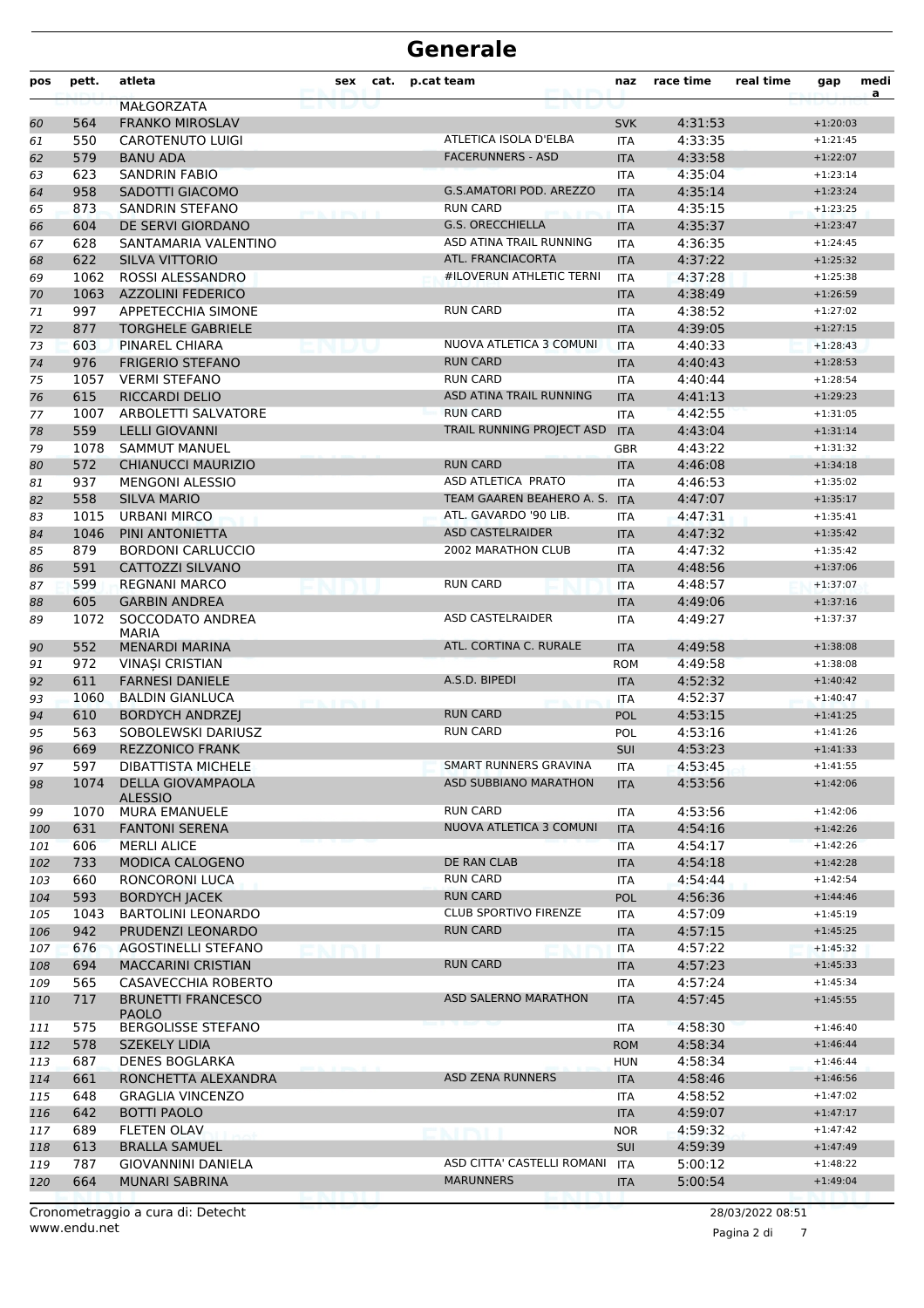| pos | pett. | atleta                                      | sex | cat.        | p.cat team                     | naz        | race time | real time        | gap        | medi<br>a |
|-----|-------|---------------------------------------------|-----|-------------|--------------------------------|------------|-----------|------------------|------------|-----------|
| 121 | 588   | <b>FABBRIS TANYA</b>                        |     |             |                                | <b>ITA</b> | 5:00:59   |                  | $+1:49:09$ |           |
| 122 | 706   | CILLI GAETANO ALESSIO                       |     |             | TEAM ANIMO DAUNO ASD           | <b>ITA</b> | 5:01:09   |                  | $+1:49:19$ |           |
| 123 | 640   | <b>MACERONI BENITO</b>                      |     |             | <b>ASD GRUPPO SPORTIVO</b>     | <b>ITA</b> | 5:01:13   |                  | $+1:49:23$ |           |
| 124 | 995   | <b>OSS MAURIZIO</b>                         |     |             | U.S. 5 STELLE SEREGNANO A.     | <b>ITA</b> | 5:01:36   |                  | $+1:49:46$ |           |
| 125 | 576   | <b>BRAGA MARCO</b>                          |     |             | ASD GALZIGNANO TRAIL           | <b>ITA</b> | 5:01:42   |                  | $+1:49:52$ |           |
| 126 | 1065  | <b>MAZZIOTTI FRANCESCO</b>                  |     |             | GIOIA RUNNING A.S.D.           | <b>ITA</b> | 5:01:51   |                  | $+1:50:01$ |           |
| 127 | 595   | <b>RUSCONI PATRIZIA</b>                     |     |             | O.S.A. ORG.SPORTIVA            | <b>ITA</b> | 5:01:54   |                  | $+1:50:04$ |           |
| 128 | 568   | <b>GEROTTO MAURO</b>                        |     |             |                                | <b>ITA</b> | 5:02:06   |                  | $+1:50:16$ |           |
| 129 | 1042  | <b>GUARINO ALFONSO</b>                      |     |             | TRAIL RUNNING PROJECT ASD      | <b>ITA</b> | 5:04:32   |                  | $+1:52:42$ |           |
| 130 | 971   | SALVI MATTEO                                |     |             | <b>RUN CARD</b>                | <b>ITA</b> | 5:05:24   |                  | $+1:53:34$ |           |
| 131 | 711   | <b>CARDANI UMBERTO</b>                      |     |             |                                | <b>ITA</b> | 5:05:46   |                  | $+1:53:56$ |           |
| 132 | 811   | <b>TAVAN DEBORAH</b>                        |     |             | <b>ATLETICA AVIANO</b>         | <b>ITA</b> | 5:06:19   |                  | $+1:54:29$ |           |
| 133 | 1003  | <b>MALAVOLTI MATTEO</b>                     |     |             | <b>LEOPODISTICA</b>            | <b>ITA</b> | 5:06:55   |                  | $+1:55:05$ |           |
| 134 | 1017  | <b>GORINI GIOVANNI</b>                      |     |             | ATL. GAVARDO '90 LIB.          | <b>ITA</b> | 5:06:55   |                  | $+1:55:05$ |           |
| 135 | 658   | SICILIANO LUCA                              |     |             | <b>RUN CARD</b>                | <b>ITA</b> | 5:07:26   |                  | $+1:55:36$ |           |
| 136 | 594   | <b>VANDELLI ANDREA</b>                      |     |             |                                | <b>ITA</b> | 5:07:42   |                  | $+1:55:52$ |           |
| 137 | 936   | <b>RENNA SIMONE</b>                         |     |             |                                | <b>ITA</b> | 5:07:44   |                  | $+1:55:54$ |           |
| 138 | 581   | <b>TROUPIS DIMITRIOS</b>                    |     |             |                                | <b>GRE</b> | 5:08:09   |                  | $+1:56:19$ |           |
| 139 | 933   | PROSERPIO ANDREA                            |     |             | <b>RUN CARD</b>                | <b>ITA</b> | 5:08:32   |                  | $+1:56:42$ |           |
| 140 | 1035  | MORA ROYUELA ALBERTO                        |     |             | <b>RUN CARD</b>                | <b>ESP</b> | 5:08:55   |                  | $+1:57:05$ |           |
| 141 | 1016  | <b>ENCOIGNARD ALIZEE</b>                    |     |             |                                | <b>FRA</b> | 5:09:05   |                  | $+1:57:15$ |           |
| 142 | 1058  | <b>TORRI LUCA GIUSEPPE</b>                  |     |             | <b>VENUS TRIATHLON ACADEMY</b> | <b>ITA</b> | 5:09:12   |                  | $+1:57:22$ |           |
| 143 | 580   | FESTA BIANCHET MARIO                        |     |             | <b>SPIRITO TRAIL ASD</b>       | <b>ITA</b> | 5:09:23   |                  | $+1:57:33$ |           |
| 144 | 705   | <b>ZANATTA FRANCESCA</b>                    |     |             |                                | <b>ITA</b> | 5:09:54   |                  | $+1:58:04$ |           |
| 145 | 941   | <b>BELLI VITTORIO</b>                       |     |             | <b>RUN CARD</b>                | <b>ITA</b> | 5:09:59   |                  | $+1:58:09$ |           |
| 146 | 677   | DIMA MARIANA                                |     |             | <b>TEAM GAAREN#BEAHERO</b>     | <b>ROM</b> | 5:10:06   |                  | $+1:58:16$ |           |
| 147 | 618   | <b>ZANCHI CRISTIANO</b>                     |     |             | <b>TEAM GAAREN#BEAHERO</b>     | <b>ITA</b> | 5:10:06   |                  | $+1:58:16$ |           |
| 148 | 590   | RIVOLTA GIANCARLO                           |     |             |                                | <b>ITA</b> | 5:10:19   |                  | $+1:58:29$ |           |
| 149 | 1071  | <b>BRUNO VALERIO</b>                        |     |             | <b>RUN CARD</b>                | <b>ITA</b> | 5:10:47   |                  | $+1:58:57$ |           |
| 150 | 1009  | <b>CIMARELLI GABRIELE</b>                   |     | <b>SM45</b> | ASD SPACE RUNNING              | <b>ITA</b> | 5:10:47   |                  | $+1:58:57$ |           |
| 151 | 1073  | LOSETO COSIMO DAMIANO                       |     |             | <b>RUN CARD</b>                | <b>ITA</b> | 5:10:56   |                  | $+1:59:06$ |           |
| 152 | 586   | <b>CARBONETTI GIOVANNI</b>                  |     |             |                                | SUI        | 5:11:29   |                  | $+1:59:39$ |           |
| 153 | 886   | SZENDZIELARZ MARCIN                         |     |             | WKSB POLAND                    | POL        | 5:11:31   |                  | $+1:59:41$ |           |
| 154 | 1023  | <b>BACCHI GIUSEPPE</b>                      |     |             |                                | <b>ITA</b> | 5:12:03   |                  | $+2:00:13$ |           |
| 155 | 562   | PELAGRACCI FILIPPO                          |     |             | <b>ATLETICA AVIS MAGIONE</b>   | <b>ITA</b> | 5:12:03   |                  | $+2:00:13$ |           |
| 156 | 561   | PETTINARI GIUSEPPE LUCA                     |     |             | ATL. GAVARDO '90 LIB.          | <b>ITA</b> | 5:12:06   |                  | $+2:00:16$ |           |
| 157 | 874   | PIRALI RICCARDO                             |     |             | A.S.D. SENZA FRENI             | <b>ITA</b> | 5:12:32   |                  | $+2:00:42$ |           |
| 158 | 878   | <b>GOFFI SILVIA</b>                         |     |             | MONTE ORFANO RUNNERS           | <b>ITA</b> | 5:13:47   |                  | $+2:01:57$ |           |
| 159 | 691   | <b>BOCCIARELLI PAOLO</b>                    |     |             | <b>LBM SPORT TEAM</b>          | <b>ITA</b> | 5:14:19   |                  | $+2:02:29$ |           |
| 160 | 1027  | <b>BANDINELLI ANDREA</b>                    |     |             |                                | ITA        | 5:14:33   |                  | $+2:02:43$ |           |
| 161 | 1028  | <b>LARDERA NICOLA</b>                       |     |             | TEAM VALTELLINA                | <b>ITA</b> | 5:14:50   |                  | $+2:03:00$ |           |
| 162 | 654   | PRATI MATTEO                                |     |             | <b>BLACK WARRIORS ASD</b>      | <b>ITA</b> | 5:15:12   |                  | $+2:03:22$ |           |
| 163 | 973   | <b>TOSO LUCA</b>                            |     |             | <b>ASD ROMATLETICA</b>         | <b>ITA</b> | 5:15:18   |                  | $+2:03:28$ |           |
| 164 | 776   | <b>FLETEN ELEN</b>                          |     |             |                                | <b>NOR</b> | 5:15:19   |                  | $+2:03:29$ |           |
| 165 | 652   | <b>CACCIN EMANUELA</b>                      |     |             | UNIONE SPORTIVA NAVE ASD       | <b>ITA</b> | 5:15:20   |                  | $+2:03:30$ |           |
| 166 | 608   | <b>ZALUCKI MACIEJ</b>                       |     |             |                                | <b>POL</b> | 5:15:50   |                  | $+2:04:00$ |           |
| 167 | 656   | MONTANARI VALERIA                           |     |             | 9,92 RUNNING ASD               | <b>ITA</b> | 5:16:07   |                  | $+2:04:17$ |           |
| 168 | 725   | <b>BACCIARINI YURI</b>                      |     |             | GRUPPO PODISTI RESCO 1909      | <b>ITA</b> | 5:16:07   |                  | $+2:04:17$ |           |
| 169 | 633   | PESCOSTA GIORGIA                            |     |             |                                | <b>ITA</b> | 5:16:46   |                  | $+2:04:56$ |           |
| 170 | 645   | <b>FABRIS THOMAS</b>                        |     |             |                                | ITA        | 5:16:46   |                  | $+2:04:56$ |           |
| 171 | 770   | <b>INGRATTA MATTEO GIAN</b><br><b>MARIA</b> |     |             | SSD RUNNER TRAINER A R.L.      | <b>ITA</b> | 5:17:35   |                  | $+2:05:45$ |           |
| 172 | 630   | MAGGIANI LORENZO                            |     |             | <b>RUN CARD</b>                | ITA        | 5:17:59   |                  | $+2:06:09$ |           |
| 173 | 1066  | PALLECCHI GIANNI                            |     |             | A.S.D. S.P. TORRE DEL          | <b>ITA</b> | 5:18:08   |                  | $+2:06:18$ |           |
| 174 | 571   | DINTRONO MARCO                              |     |             |                                | ITA        | 5:18:22   |                  | $+2:06:32$ |           |
| 175 | 1051  | <b>CECCHI TOMMASO</b>                       |     |             | <b>CAPRAIA RUN</b>             | <b>ITA</b> | 5:18:24   |                  | $+2:06:34$ |           |
| 176 | 626   | <b>DOMINICI FEDERICO</b>                    |     |             | ROMANO RUNNING                 | <b>ITA</b> | 5:18:33   |                  | $+2:06:43$ |           |
| 177 | 867   | <b>BRACCHI EMANUELA</b>                     |     |             | G.S.A. COMETA                  | <b>ITA</b> | 5:18:35   |                  | $+2:06:45$ |           |
| 178 | 589   | <b>MENGHINI GABRIELE</b>                    |     |             |                                | ITA        | 5:18:40   |                  | $+2:06:50$ |           |
| 179 | 1038  | <b>MORI DINO</b>                            |     |             | <b>CAPRAIA RUN</b>             | <b>ITA</b> | 5:18:52   |                  | $+2:07:02$ |           |
| 180 | 682   | APOSTOLIDIS GEORGIOS                        |     |             |                                | GRE        | 5:20:10   |                  | $+2:08:20$ |           |
| 181 | 970   | <b>BOSSI FABIO</b>                          |     |             | <b>RUN CARD</b>                | <b>ITA</b> | 5:20:15   |                  | $+2:08:25$ |           |
| 182 | 865   | CARDANI FABIO                               |     |             |                                | ITA        | 5:20:28   |                  | $+2:08:38$ |           |
| 183 | 688   | <b>BORONI LUCA</b>                          |     |             | ATLETICA MARATHON              | <b>ITA</b> | 5:20:28   |                  | $+2:08:38$ |           |
|     |       |                                             |     |             |                                |            |           |                  |            |           |
|     |       | Cronometraggio a cura di: Detecht           |     |             |                                |            |           | 28/03/2022 08:51 |            |           |

www.endu.net

Pagina 3 di 7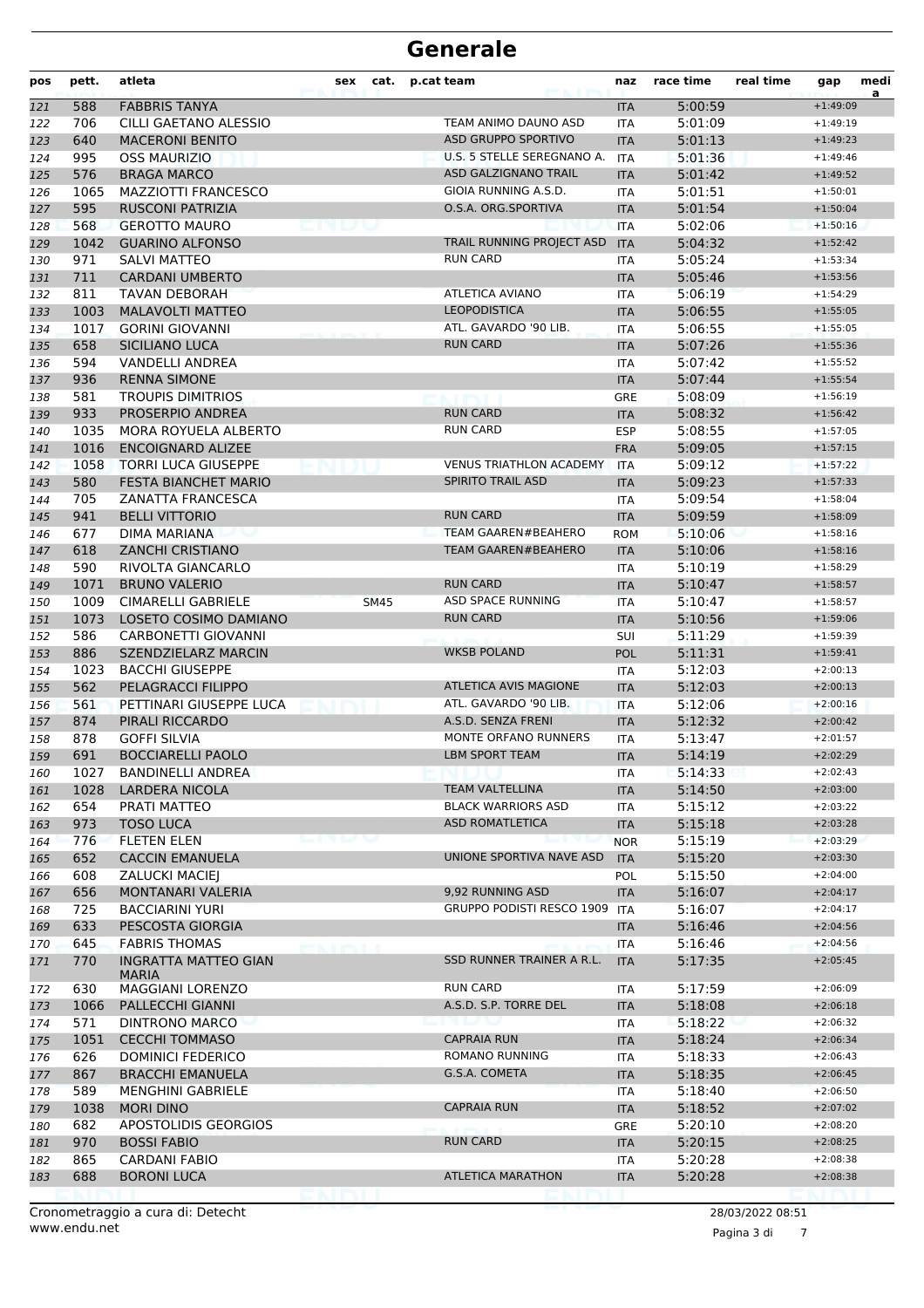| pos        | pett.       | atleta                                      | sex | cat. | p.cat team                   | naz                      | race time          | real time        | gap                      | medi<br>a |
|------------|-------------|---------------------------------------------|-----|------|------------------------------|--------------------------|--------------------|------------------|--------------------------|-----------|
| 184        | 904         | SAKALAUSKAITE JORUNE                        |     |      |                              | LTU                      | 5:20:43            |                  | $+2:08:53$               |           |
| 185        | 1044        | <b>MONTEFUSCO ANDREA</b>                    |     |      | <b>RUN CARD</b>              | <b>ITA</b>               | 5:20:51            |                  | $+2:09:01$               |           |
| 186        | 619         | <b>WAWRZYNIAK ROBERT</b>                    |     |      |                              | POL                      | 5:20:51            |                  | $+2:09:01$               |           |
| 187        | 655         | <b>BONACINA SILVIA</b>                      |     |      |                              | <b>ITA</b>               | 5:21:08            |                  | $+2:09:18$               |           |
| 188        | 956         | DI BARTOLO MASSIMILIANO                     |     |      | <b>RUN CARD</b>              | <b>ITA</b>               | 5:21:21            |                  | $+2:09:31$               |           |
| 189        | 927         | <b>MALTEMPI PIERPAOLO</b>                   |     |      | ATL. FRANCIACORTA            | <b>ITA</b>               | 5:21:30            |                  | $+2:09:40$               |           |
| 190        | 681         | <b>TSOGKARAKIS PANAGIOTIS</b>               |     |      |                              | <b>GRE</b>               | 5:21:38            |                  | $+2:09:48$               |           |
| 191        | 547         | <b>VETTORETTI EDDY</b>                      |     |      | <b>RUN CARD</b>              | <b>ITA</b>               | 5:22:01            |                  | $+2:10:11$               |           |
| 192        | 885         | <b>LECA DANIEL</b>                          |     |      |                              | <b>ROM</b>               | 5:22:04            |                  | $+2:10:14$               |           |
| 193        | 945         | <b>BADIANI FRANCESCO</b>                    |     |      | <b>RUN CARD</b>              | <b>ITA</b>               | 5:24:38            |                  | $+2:12:48$               |           |
| 194        | 951         | <b>TAITI FRANCESCO</b>                      |     |      | <b>RUN CARD</b>              | <b>ITA</b>               | 5:24:38            |                  | $+2:12:48$               |           |
| 195        | 932         | <b>COSSA ALESSANDRO</b>                     |     |      | <b>RUN CARD</b>              | <b>ITA</b>               | 5:26:49            |                  | $+2:14:59$               |           |
| 196        | 796         | <b>TOMA STEFANIA</b>                        |     |      | <b>RUN CARD</b>              | <b>ITA</b>               | 5:26:55            |                  | $+2:15:04$               |           |
| 197        | 724         | <b>VANZETTO LARA</b>                        |     |      | <b>RUN CARD</b>              | <b>ITA</b>               | 5:26:55            |                  | $+2:15:05$               |           |
| 198        | 741         | POLATO GUERRINO                             |     |      |                              | <b>ITA</b>               | 5:26:55            |                  | $+2:15:05$               |           |
| 199        | 734         | <b>IMPERIALE FEDERICO</b>                   |     |      | <b>ASD ZENA RUNNERS</b>      | <b>ITA</b>               | 5:26:57            |                  | $+2:15:07$               |           |
| 200        | 1031        | <b>FRULLI ANDREA</b>                        |     |      |                              | <b>ITA</b>               | 5:27:34            |                  | $+2:15:44$               |           |
| 201        | 769         | <b>SELVAGIO ANDREA</b>                      |     |      | SPORT PROJECT VCO            | <b>ITA</b>               | 5:27:50            |                  | $+2:16:00$               |           |
| 202        | 730         | <b>GHEORGHE ALEXANDRA</b>                   |     |      |                              | <b>ITA</b>               | 5:27:53            |                  | $+2:16:03$               |           |
| 203        | 584         | <b>MANGOLINI FABIO</b>                      |     |      | A.S. AMATORI SPORT           | <b>ITA</b>               | 5:27:54            |                  | $+2:16:04$               |           |
| 204        | 718         | <b>TENTI ANNA</b>                           |     |      | TRAIL RUNNING PROJECT ASD    | <b>ITA</b>               | 5:27:54            |                  | $+2:16:04$               |           |
| 205        | 925         | MICHAELA BRANDL                             |     |      |                              | <b>ITA</b>               | 5:27:54            |                  | $+2:16:04$               |           |
| 206        | 674         | <b>QUAGLIOTTI FRANCESCO</b>                 |     |      | TITANS TEAM NOCERA UMBRA ITA |                          | 5:27:55            |                  | $+2:16:05$               |           |
| 207        | 566         | <b>BELLUCCI MORGAN</b>                      |     |      | TRAIL RUNNING PROJECT ASD    | <b>ITA</b>               | 5:27:58            |                  | $+2:16:08$               |           |
| 208        | 1022        | <b>SCARPARI CARLO</b>                       |     |      |                              | <b>ITA</b>               | 5:28:03            |                  | $+2:16:13$               |           |
| 209        | 647         | <b>GHEDUZZI ROBERTO</b>                     |     |      | PASSO CAPPONI ASD            | <b>ITA</b>               | 5:29:02            |                  | $+2:17:12$               |           |
| 210        | 650         | <b>GROTTO MATTEO</b>                        |     |      |                              | <b>ITA</b>               | 5:29:42            |                  | $+2:17:52$               |           |
| 211        | 627         | <b>HACZYK NATALIA</b>                       |     |      |                              | POL                      | 5:29:53            |                  | $+2:18:03$               |           |
| 212        | 673         | <b>MORELLI DAVIDE</b>                       |     |      |                              | <b>ITA</b>               | 5:29:55            |                  | $+2:18:05$               |           |
| 213        | 993         | <b>BALZARANI ANTONELLO</b>                  |     |      | POL ACLI MACERATA            | <b>ITA</b>               | 5:29:56            |                  | $+2:18:06$               |           |
| 214        | 981         | SÜSSMILCH DANNY                             |     |      |                              | <b>GER</b>               | 5:30:20            |                  | $+2:18:30$               |           |
| 215        | 710         | <b>GSCHLIESSER DAVID</b>                    |     |      |                              | <b>ITA</b>               | 5:30:20            |                  | $+2:18:30$               |           |
| 216        | 986         | <b>BORTFELDT LUKAS</b>                      |     |      |                              | <b>GER</b>               | 5:30:20            |                  | $+2:18:30$               |           |
| 217        | 938<br>1033 | RADZIWANOWSKI LESZEK<br><b>GÖHNER BERND</b> |     |      |                              | POL                      | 5:30:38            |                  | $+2:18:47$               |           |
| 218        | 644         | <b>SERAFINI MINO</b>                        |     |      |                              | <b>GER</b>               | 5:30:39<br>5:30:49 |                  | $+2:18:49$<br>$+2:18:59$ |           |
| 219        | 641         | <b>LEARDINI FABIO</b>                       |     |      | A.S.D. G.S. BELLAVISTA       | <b>ITA</b><br><b>ITA</b> | 5:31:03            |                  | $+2:19:13$               |           |
| 220<br>221 | 739         | <b>MATHE ILDIKO</b>                         |     |      |                              | <b>ROM</b>               | 5:31:04            |                  | $+2:19:14$               |           |
| 222        | 1019        | <b>MELOTTI ALESSIO</b>                      |     |      | CIRC.RICREATIVO CITTANOVA    | <b>ITA</b>               | 5:31:37            |                  | $+2:19:47$               |           |
| 223        | 723         | LONGHITANO RACHELE                          |     |      | <b>RUN CARD</b>              | SUI                      | 5:31:41            |                  | $+2:19:51$               |           |
| 224        | 1080        | <b>SOSTEGNI SIMONE</b>                      |     |      | A.S.D. G.S. BELLAVISTA       | <b>ITA</b>               | 5:32:07            |                  | $+2:20:17$               |           |
| 225        | 678         | ROVATTI DANIELE                             |     |      | PASSO CAPPONI ASD            | <b>ITA</b>               | 5:33:03            |                  | $+2:21:13$               |           |
| 226        | 382         | <b>CHIODO EMANUELE</b>                      |     |      | <b>CALCATERRA SPORT ASD</b>  | <b>ITA</b>               | 5:33:13            |                  | $+2:21:23$               |           |
| 227        | 845         | ZANIBELLI PAOLO                             |     |      | MONTE ORFANO RUNNERS         | <b>ITA</b>               | 5:33:19            |                  | $+2:21:29$               |           |
| 228        | 1025        | <b>LUCIANO FAUSTO</b>                       |     |      |                              | <b>ITA</b>               | 5:33:22            |                  | $+2:21:32$               |           |
| 229        | 612         | <b>WITEK LUKASZ</b>                         |     |      |                              | POL                      | 5:33:47            |                  | $+2:21:57$               |           |
| 230        | 1029        | <b>MALAJ SHKELZEN</b>                       |     |      |                              | <b>ITA</b>               | 5:34:12            |                  | $+2:22:22$               |           |
| 231        | 585         | OLIVOTTO MASSIMO                            |     |      | <b>RUN CARD</b>              | ITA                      | 5:35:39            |                  | $+2:23:49$               |           |
| 232        | 668         | <b>FRANCINI ANDREA</b>                      |     |      | <b>CLUB SPORTIVO FIRENZE</b> | <b>ITA</b>               | 5:36:13            |                  | $+2:24:23$               |           |
| 233        | 967         | <b>MARIOTTINI NICOLA</b>                    |     |      | TRAIL RUNNING PROJECT ASD    | <b>ITA</b>               | 5:36:21            |                  | $+2:24:30$               |           |
| 234        | 651         | <b>GLIORI ANTONELLA</b>                     |     |      | <b>ASD ZENA RUNNERS</b>      | <b>ITA</b>               | 5:36:51            |                  | $+2:25:01$               |           |
| 235        | 952         | BRYŁA-CRUZ AGNIESZKA                        |     |      |                              | POL                      | 5:37:03            |                  | $+2:25:13$               |           |
| 236        | 671         | PACIFICO VINCENZO                           |     |      | ASD VESUVIO LIVES            | <b>ITA</b>               | 5:37:39            |                  | $+2:25:49$               |           |
| 237        | 792         | <b>MORGANTI MARCO</b>                       |     |      |                              | ITA                      | 5:38:02            |                  | $+2:26:12$               |           |
| 238        | 788         | POLATO MAURIZIO                             |     |      | <b>RUN CARD</b>              | <b>ITA</b>               | 5:38:21            |                  | $+2:26:31$               |           |
| 239        | 810         | LISSANA ROBERTO                             |     |      | RUNNERS BERGAMO              | ITA                      | 5:38:48            |                  | $+2:26:58$               |           |
| 240        | 950         | <b>KATLE ANNE-LISE</b>                      |     |      |                              | <b>NOR</b>               | 5:38:52            |                  | $+2:27:02$               |           |
| 241        | 714         | <b>BALDINI FABIO</b>                        |     |      | <b>CSI AREZZO</b>            | ITA                      | 5:39:02            |                  | $+2:27:12$               |           |
| 242        | 621         | STIRPE LORENZO                              |     |      | <b>RUN CARD</b>              | <b>ITA</b>               | 5:39:19            |                  | $+2:27:29$               |           |
| 243        | 573         | <b>GASPARI DAVIDE</b>                       |     |      | ATL. CORTINA C. RURALE       | ITA                      | 5:39:37            |                  | $+2:27:47$               |           |
| 244        | 632         | <b>CESARANO LUIGI</b>                       |     |      | <b>RUN CARD</b>              | <b>ITA</b>               | 5:39:50            |                  | $+2:28:00$               |           |
| 245        | 675         | HULBOJ SEBASTIAN                            |     |      | <b>WKSB POLAND</b>           | POL                      | 5:40:15            |                  | $+2:28:25$               |           |
| 246        | 683         | ZAGO GENNJ                                  |     |      | <b>TRAILLAB</b>              | <b>ITA</b>               | 5:40:22            |                  | $+2:28:32$               |           |
| 247        | 968         | <b>BREZOT PIERRE</b>                        |     |      |                              | <b>FRA</b>               | 5:40:34            |                  | $+2:28:44$               |           |
|            |             |                                             |     |      |                              |                          |                    |                  |                          |           |
|            |             | Cronometraggio a cura di: Detecht           |     |      |                              |                          |                    | 28/03/2022 08:51 |                          |           |

Pagina 4 di 7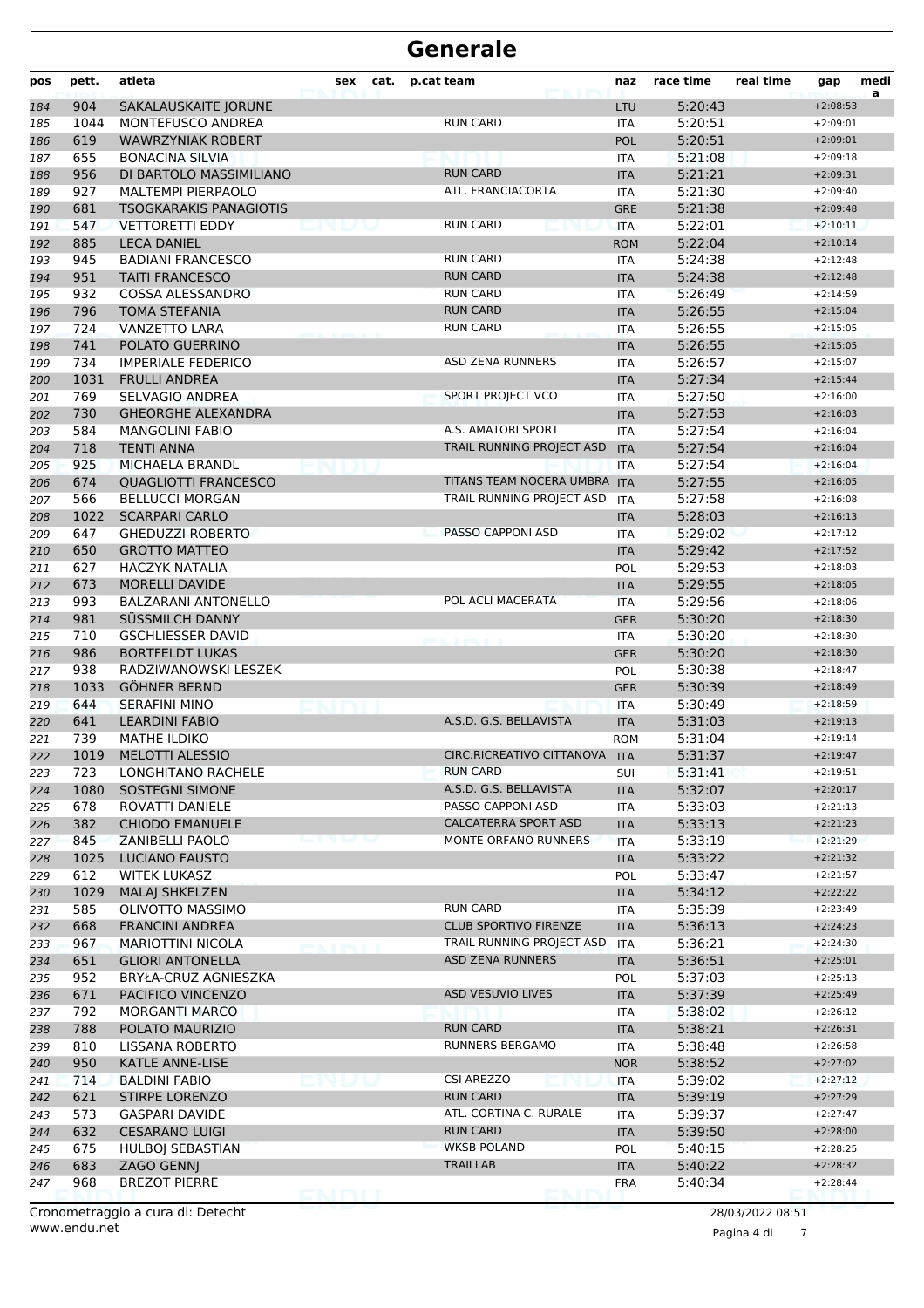| pos        | pett. | atleta                            | sex | cat.        | p.cat team                      | naz        | race time | real time        | gap        | medi<br>a |
|------------|-------|-----------------------------------|-----|-------------|---------------------------------|------------|-----------|------------------|------------|-----------|
| 248        | 722   | <b>GOBBERS ERIC</b>               |     |             |                                 | <b>BEL</b> | 5:41:25   |                  | $+2:29:35$ |           |
| 249        | 748   | <b>QUINAUX CHRISTOPHE</b>         |     |             |                                 | <b>BEL</b> | 5:41:26   |                  | $+2:29:36$ |           |
| 250        | 1079  | <b>CIVELI MIRKO</b>               |     |             | <b>RUN CARD</b>                 | <b>ITA</b> | 5:42:59   |                  | $+2:31:09$ |           |
| 251        | 625   | <b>IORI ENRICO</b>                |     |             | <b>RUN CARD</b>                 | <b>ITA</b> | 5:43:07   |                  | $+2:31:17$ |           |
| 252        | 728   | <b>CHIAVACCI CHIARA</b>           |     |             | UNIONE SPORTIVA NAVE ASD        | <b>ITA</b> | 5:43:09   |                  | $+2:31:19$ |           |
| 253        | 643   | <b>CARDINI FABIO</b>              |     |             | <b>BOLOGNA TRAIL TEAM A.S.D</b> | <b>ITA</b> | 5:43:31   |                  | $+2:31:41$ |           |
| 254        | 716   | <b>RONCHETTI FABIO</b>            |     |             | ATLETICA CONCESIO 2009          | <b>ITA</b> | 5:43:41   |                  | $+2:31:51$ |           |
| 255        | 729   | ZARAMELLA LEONARDO                |     |             | <b>RUN CARD</b>                 | <b>ITA</b> | 5:44:05   |                  | $+2:32:15$ |           |
| 256        | 692   | <b>DANIELI ANDREA</b>             |     |             | <b>RUN CARD</b>                 | <b>ITA</b> | 5:44:14   |                  | $+2:32:24$ |           |
| 257        | 915   | <b>HAMMER MICHAEL</b>             |     |             |                                 | <b>GER</b> | 5:44:40   |                  | $+2:32:50$ |           |
| 258        | 1041  | <b>CALIGIURI ROCCO</b>            |     |             | ASD WELOVEINSULINA TEAM         | <b>ITA</b> | 5:44:49   |                  | $+2:32:59$ |           |
| 259        | 829   | <b>OCHNIO ANDRZEI</b>             |     |             |                                 | POL        | 5:44:53   |                  | $+2:33:03$ |           |
| 260        | 624   | KASPERKIEWICZ MAJA                |     |             |                                 | <b>POL</b> | 5:45:12   |                  | $+2:33:22$ |           |
| 261        | 701   | <b>NAPIONTEK MARIA</b>            |     |             |                                 | POL        | 5:45:12   |                  | $+2:33:22$ |           |
| 262        | 960   | SONZINI ANTONIO                   |     |             |                                 | <b>ITA</b> | 5:45:41   |                  | $+2:33:51$ |           |
| 263        | 868   | <b>BERNARDI FULVIO</b>            |     |             |                                 | <b>ITA</b> | 5:45:43   |                  | $+2:33:53$ |           |
| 264        | 737   | <b>NALESSO GIACOMO</b>            |     |             | <b>RUN CARD</b>                 | <b>ITA</b> | 5:46:03   |                  | $+2:34:13$ |           |
| 265        | 708   | <b>CRETELLA FILIPPO</b>           |     |             | <b>RUN CARD</b>                 | <b>ITA</b> | 5:46:04   |                  | $+2:34:14$ |           |
| 266        | 703   | SPICHETTI ANTONIO                 |     |             | PODISTICA PRATO NORD            | <b>ITA</b> | 5:46:58   |                  | $+2:35:08$ |           |
| 267        | 761   | <b>CIACCHI SARA</b>               |     |             | <b>RUN CARD</b>                 | <b>ITA</b> | 5:48:05   |                  | $+2:36:15$ |           |
| 268        | 646   | <b>SORIGA ANTONELLO</b>           |     |             | <b>POL UTA 2000</b>             | <b>ITA</b> | 5:48:31   |                  | $+2:36:41$ |           |
| 269        | 828   | <b>SCALAS MARIO SIMONE</b>        |     |             | <b>POL UTA 2000</b>             | <b>ITA</b> | 5:48:31   |                  | $+2:36:41$ |           |
| 270        | 757   | <b>CINO ROBERTO</b>               |     |             |                                 | <b>ITA</b> | 5:48:34   |                  | $+2:36:43$ |           |
| 271        | 934   | D'AMMARO IVANO                    |     |             | IKKOS ATLETI TARANTO A.S.D.     | <b>ITA</b> | 5:49:51   |                  | $+2:38:01$ |           |
| 272        | 752   | MAURELLO VINCENZO                 |     |             | IL PONTE SCANDICCI A.S.D.       | <b>ITA</b> | 5:50:08   |                  | $+2:38:18$ |           |
| 273        | 548   | <b>GOLANSKI MACIEJ</b>            |     |             |                                 | POL        | 5:50:09   |                  | $+2:38:18$ |           |
|            | 863   | <b>ZAREBSKI KONRAD</b>            |     |             | <b>RUN CARD</b>                 |            | 5:50:24   |                  | $+2:38:34$ |           |
| 274        |       | <b>MATEUSZ</b>                    |     |             |                                 | <b>ITA</b> |           |                  |            |           |
| 275        | 957   | <b>ARNOLD HELEN</b>               |     |             |                                 | <b>GBR</b> | 5:50:34   |                  | $+2:38:44$ |           |
| 276        | 685   | <b>WESOLOWSKI MACIEJ</b>          |     |             | <b>WKSB POLAND</b>              | <b>POL</b> | 5:50:34   |                  | $+2:38:44$ |           |
| 277        | 731   | <b>NUZZI PIER FRANCESCO</b>       |     |             | CIRCOLO CANOTTIERI ANIENE       | <b>ITA</b> | 5:51:00   |                  | $+2:39:10$ |           |
| 278        | 1064  | <b>BERTAGNA VANESSA</b>           |     |             | PISA ROAD RUNNERS CLUB          | <b>ITA</b> | 5:51:39   |                  | $+2:39:49$ |           |
| 279        | 910   | <b>MORO SIMONE</b>                |     |             | <b>GENTE FUORI STRADA</b>       | <b>ITA</b> | 5:52:38   |                  | $+2:40:48$ |           |
| 280        | 1050  | <b>BUFFOLINO DEBORA</b>           |     |             | UNIONE SPORTIVA NAVE ASD        | <b>ITA</b> | 5:52:45   |                  | $+2:40:55$ |           |
| 281        | 940   | <b>FAILLI ANDREA</b>              |     |             | AVIS ZERO POSITIVO A.S.D.       | <b>ITA</b> | 5:52:49   |                  | $+2:40:59$ |           |
| 282        | 909   | <b>VIVIAN MARCO</b>               |     |             |                                 | <b>ITA</b> | 5:53:10   |                  | $+2:41:20$ |           |
| 283        | 870   | <b>LISSONI CRISTIANO</b>          |     |             |                                 | <b>ITA</b> | 5:53:26   |                  | $+2:41:36$ |           |
| 284        | 926   | <b>MAZARA GIUSEPPE</b>            |     |             | ATL. CALENZANO                  | <b>ITA</b> | 5:55:03   |                  | $+2:43:13$ |           |
| 285        | 802   | DANIELE FEDERICO                  |     |             | <b>TRICOLORE SPORT</b>          | <b>ITA</b> | 5:55:40   |                  | $+2:43:50$ |           |
| 286        | 780   | POLD ERIKA                        |     |             |                                 | ITA.       | 5:55:48   |                  | $+2:43:58$ |           |
| 287        | 798   | MIORELLI IVAN                     |     |             |                                 | ITA        | 5:55:48   |                  | $+2:43:58$ |           |
| 288        | 759   | <b>SETTIMI GIOVANNI</b>           |     |             | <b>MOLON LABE ASD</b>           | <b>ITA</b> | 5:56:31   |                  | $+2:44:41$ |           |
| 289        | 916   | <b>HOHNER ROBERT</b>              |     |             |                                 | <b>GER</b> | 5:56:35   |                  | $+2:44:45$ |           |
| 290        | 1084  | <b>FABBRINI SIMONE</b>            |     | <b>SM55</b> | LUIVAN SETTIGNANO               | <b>ITA</b> | 5:57:05   |                  | $+2:45:15$ |           |
| 291        | 721   | PALOMBA RAIMONDO                  |     |             | A.S.D. 'IL PARCO'               | ITA        | 5:57:17   |                  | $+2:45:27$ |           |
| 292        | 665   | <b>BELTRAMI ROBERTO</b>           |     |             |                                 | <b>ITA</b> | 5:57:37   |                  | $+2:45:47$ |           |
| 293        | 966   | <b>ROSSI FLAVIO</b>               |     |             | <b>RUN CARD</b>                 | <b>ITA</b> | 5:57:38   |                  | $+2:45:48$ |           |
| 294        | 990   | DE CILLIS ANTONIO                 |     |             |                                 | <b>ITA</b> | 5:57:40   |                  | $+2:45:50$ |           |
| 295        | 983   | DIOTALLEVI DAVIDE                 |     |             |                                 | ITA        | 5:57:41   |                  | $+2:45:51$ |           |
|            | 596   | <b>TAGLIENTI EROS</b>             |     |             | S.S.D.S. MENS SANA IN           | <b>ITA</b> | 5:57:55   |                  | $+2:46:05$ |           |
| 296<br>297 | 961   | <b>CORVAGLIA FRANCESCO</b>        |     |             | S.S.D.S. MENS SANA IN           | <b>ITA</b> | 5:57:55   |                  | $+2:46:05$ |           |
|            |       |                                   |     |             | PODISTI FARESI                  |            |           |                  |            |           |
| 298        | 876   | <b>GROSSI GLAUCO GIUSEPPE</b>     |     |             |                                 | <b>ITA</b> | 5:59:01   |                  | $+2:47:10$ |           |
| 299        | 707   | GIUDICI PAOLA                     |     |             | PISA ROAD RUNNERS CLUB          | ITA        | 6:00:04   |                  | $+2:48:14$ |           |
| 300        | 1048  | PASQUALINI AGOSTINO               |     |             |                                 | <b>ITA</b> | 6:00:59   |                  | $+2:49:09$ |           |
| 301        | 864   | TOME' MANUELA                     |     |             | PODISMO BUTTRIO                 | ITA        | 6:01:04   |                  | $+2:49:13$ |           |
| 302        | 955   | <b>WOŻNIAK MAREK</b>              |     |             |                                 | <b>POL</b> | 6:01:05   |                  | $+2:49:15$ |           |
| 303        | 954   | WOZNIAK KATARZYNA                 |     |             |                                 | POL        | 6:01:06   |                  | $+2:49:16$ |           |
| 304        | 617   | MINELLA CLAUDIO                   |     |             | SSD RUNNER TRAINER A R.L.       | <b>ITA</b> | 6:01:25   |                  | $+2:49:35$ |           |
| 305        | 791   | <b>JACOVIDES TRACY</b>            |     |             |                                 | <b>RSA</b> | 6:01:26   |                  | $+2:49:36$ |           |
| 306        | 1014  | <b>FRANCESCHELLI MARCO</b>        |     |             | U. P.POLICIANO AREZZO           | <b>ITA</b> | 6:01:44   |                  | $+2:49:54$ |           |
| 307        | 815   | <b>MONTERMINI MARCO</b>           |     |             | <b>RUN CARD</b>                 | ITA        | 6:02:00   |                  | $+2:50:10$ |           |
| 308        | 948   | <b>CAPELLI ANDREA</b>             |     |             |                                 | <b>ITA</b> | 6:02:19   |                  | $+2:50:29$ |           |
| 309        | 773   | CAPPABIANCA GABRIELE              |     |             | G.S. CAT SPORT ROMA             | <b>ITA</b> | 6:02:58   |                  | $+2:51:08$ |           |
| 310        | 760   | DE CLARA RICKY                    |     |             | RUNLAB UDINE A.S.D.             | <b>ITA</b> | 6:05:57   |                  | $+2:54:07$ |           |
|            |       |                                   |     |             |                                 |            |           |                  |            |           |
|            |       | Cronometraggio a cura di: Detecht |     |             |                                 |            |           | 28/03/2022 08:51 |            |           |

www.endu.net

Pagina 5 di 7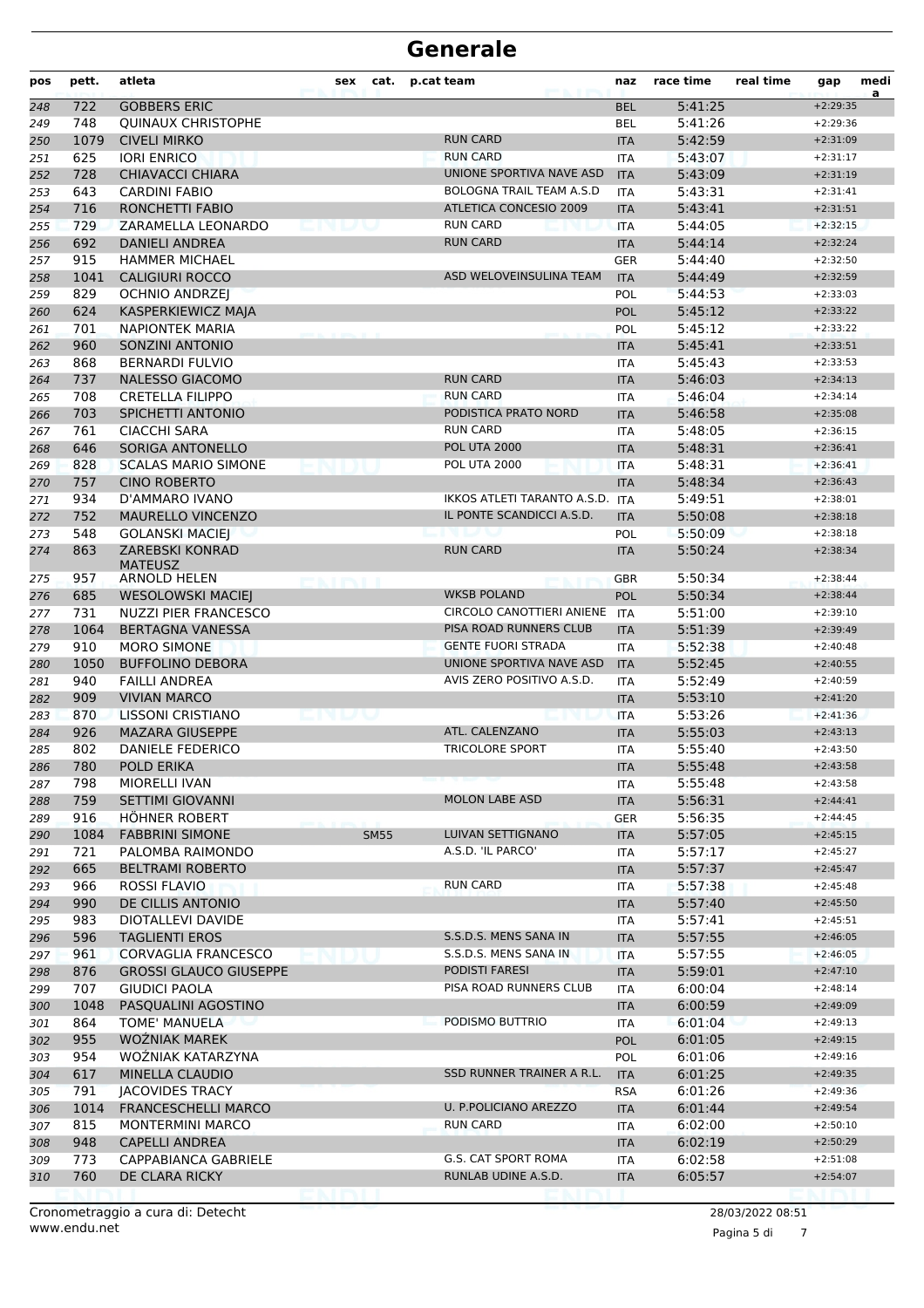| pos | pett. | atleta                              | sex | cat. | p.cat team                       | naz        | race time | real time        | gap        | medi<br>a |
|-----|-------|-------------------------------------|-----|------|----------------------------------|------------|-----------|------------------|------------|-----------|
| 311 | 695   | <b>VALENTINI GIANLUCA</b>           |     |      | 9,92 RUNNING ASD                 | <b>ITA</b> | 6:05:58   |                  | $+2:54:08$ |           |
| 312 | 533   | <b>GALVANI LUCA</b>                 |     |      | G.P. AVIS POL. MALAVICINA        | <b>ITA</b> | 6:06:57   |                  | $+2:55:07$ |           |
| 313 | 719   | <b>BARICHELLO DEBORA</b>            |     |      | G.P. AVIS POL. MALAVICINA        | <b>ITA</b> | 6:06:57   |                  | $+2:55:07$ |           |
| 314 | 653   | <b>ARDIA FIORENZO</b>               |     |      |                                  | SUI        | 6:08:31   |                  | $+2:56:41$ |           |
| 315 | 736   | <b>MANETTI LUCA</b>                 |     |      |                                  | <b>SUI</b> | 6:08:32   |                  | $+2:56:41$ |           |
| 316 | 750   | VIZZINI MASSIMILIANO                |     |      | ASDPODISTICAPRATONORD            | <b>ITA</b> | 6:09:05   |                  | $+2:57:15$ |           |
| 317 | 953   | <b>MAZUREK MAŁGORZATA</b>           |     |      |                                  | <b>POL</b> | 6:09:37   |                  | $+2:57:47$ |           |
| 318 | 1054  | D'AGOSTINI GIOVANNA                 |     |      | ASD ATINA TRAIL RUNNING          | <b>ITA</b> | 6:09:38   |                  | $+2:57:48$ |           |
| 319 | 817   | <b>TESSARI CESARITA</b>             |     |      | <b>ASD POLISPORTIVA</b>          | <b>ITA</b> | 6:09:40   |                  | $+2:57:50$ |           |
| 320 | 824   | DRAGUS LACRAMIOARA<br><b>RODICA</b> |     |      | RUN PADOVA ASD                   | <b>ITA</b> | 6:10:01   |                  | $+2:58:11$ |           |
| 321 | 364   | <b>CICCAGLIONI FABRIZIO</b>         |     |      |                                  | <b>ITA</b> | 6:10:04   |                  | $+2:58:14$ |           |
| 322 | 994   | PEREZ CARMONA CARMEN                |     |      |                                  | ITA        | 6:10:42   |                  | $+2:58:52$ |           |
| 323 | 1037  | <b>TEMESI ATTILA</b>                |     |      |                                  | <b>HUN</b> | 6:12:11   |                  | $+3:00:21$ |           |
| 324 | 801   | <b>ZANONE MASSIMO</b>               |     |      | <b>GRUPPO CITTA' DI GENOVA</b>   | <b>ITA</b> | 6:12:37   |                  | $+3:00:47$ |           |
| 325 | 805   | PILOTTI ALBERTO                     |     |      | <b>MONTE ORFANO RUNNERS</b>      | <b>ITA</b> | 6:13:59   |                  | $+3:02:09$ |           |
| 326 | 754   | <b>MARONESE NICOLA</b>              |     |      |                                  | <b>ITA</b> | 6:14:38   |                  | $+3:02:48$ |           |
| 327 | 935   | DI RUGGIERO GIANLUCA                |     |      | ASD LIDO DELLE ROSE              | <b>ITA</b> | 6:16:19   |                  | $+3:04:29$ |           |
| 328 | 789   | <b>MARI LAILA</b><br>ppmet          |     |      |                                  | <b>ITA</b> | 6:16:47   |                  | $+3:04:57$ |           |
| 329 | 881   | PASQUANTONIO PAOLO                  |     |      | ASDPODISTICAPRATONORD            | <b>ITA</b> | 6:17:12   |                  | $+3:05:22$ |           |
| 330 | 883   | <b>BARTOLI ALBERTO</b>              |     |      | <b>CLUB AUSONIA ASD</b>          | <b>ITA</b> | 6:17:15   |                  | $+3:05:25$ |           |
| 331 | 930   | <b>TOSATO MARIO</b>                 |     |      | <b>SCUOLA ITALIANA RUNNING</b>   | <b>ITA</b> | 6:20:01   |                  | $+3:08:11$ |           |
| 332 | 1026  | MARINI ANNAMARIA                    |     |      |                                  | <b>ITA</b> | 6:21:06   |                  | $+3:09:16$ |           |
| 333 | 1020  | <b>MAGNI MONICA</b>                 |     |      |                                  | <b>ITA</b> | 6:21:13   |                  | $+3:09:23$ |           |
| 334 | 923   | DABROWSKI KAROL                     |     |      |                                  | POL        | 6:21:15   |                  | $+3:09:25$ |           |
| 335 | 775   | <b>GIUSTELLI CRISTINA</b>           |     |      | <b>GRUPPO PODISTI RESCO 1909</b> | <b>ITA</b> | 6:21:19   |                  | $+3:09:29$ |           |
| 336 | 1045  | <b>BALDINI CARLO</b>                |     |      | A.S.D. RISUBBIANI 2008           | <b>ITA</b> | 6:21:23   |                  | $+3:09:33$ |           |
| 337 | 634   | AMMENDOLA ANTONIO                   |     |      |                                  | <b>BEL</b> | 6:22:50   |                  | $+3:11:00$ |           |
| 338 | 854   | <b>ZERINI FABIO</b>                 |     |      | PODISTI VALLE OLONA              | <b>ITA</b> | 6:24:18   |                  | $+3:12:28$ |           |
| 339 | 974   | MALERBA FABRIZIA FILIPPA            |     |      | <b>RUN CARD</b>                  | <b>ITA</b> | 6:24:21   |                  | $+3:12:31$ |           |
| 340 | 812   | <b>GRIGNAFFINI GUIDO</b>            |     |      |                                  | <b>ITA</b> | 6:24:22   |                  | $+3:12:32$ |           |
| 341 | 782   | ZAMBELLI SUSANNA                    |     |      | PODISTI MASERA' DI PADOVA        | <b>ITA</b> | 6:26:43   |                  | $+3:14:53$ |           |
| 342 | 765   | <b>BAROLLO SARA</b>                 |     |      | PODISTI MASERA' DI PADOVA        | <b>ITA</b> | 6:26:44   |                  | $+3:14:54$ |           |
| 343 | 756   | <b>GALLI MASSIMO</b>                |     |      |                                  | <b>ITA</b> | 6:30:06   |                  | $+3:18:16$ |           |
| 344 | 947   | <b>FAGNANI EMANUELE</b>             |     |      | ATLETICA CRAL BANCO              | ITA        | 6:30:44   |                  | $+3:18:54$ |           |
| 345 | 1024  | APOSTOLIDOU AIKATERINI              |     |      |                                  | <b>GRE</b> | 6:30:54   |                  | $+3:19:04$ |           |
| 346 | 670   | <b>SPERA SABINA</b>                 |     |      | ALL TRI SPORTS A.S.D.            | <b>ITA</b> | 6:33:06   |                  | $+3:21:16$ |           |
| 347 | 1004  | <b>CECCHERINI ALESSIO</b>           |     |      | <b>RUN CARD</b>                  | <b>ITA</b> | 6:33:28   |                  | $+3:21:38$ |           |
| 348 | 740   | CARNEVALI ROSSANO                   |     |      | 9,92 RUNNING ASD                 | <b>ITA</b> | 6:33:51   |                  | $+3:22:01$ |           |
| 349 | 772   | <b>GUERRIERI GRAZIANO</b>           |     |      | ASD PRATO PROMOZIONE             | ITA        | 6:34:32   |                  | +3:22:42   |           |
| 350 | 962   | LAMPERTI ANNA                       |     |      |                                  | ITA        | 6:34:45   |                  | $+3:22:55$ |           |
| 351 | 964   | VILLAROSA ALESSANDRO                |     |      |                                  | <b>ITA</b> | 6:34:45   |                  | $+3:22:55$ |           |
| 352 | 790   | VANELLI STEFANIA                    |     |      | BOLOGNA TRAIL TEAM A.S.D.        | ITA        | 6:34:55   |                  | $+3:23:05$ |           |
| 353 | 771   | <b>KOTYSZ WALDEMAR</b>              |     |      |                                  | <b>POL</b> | 6:36:27   |                  | $+3:24:37$ |           |
| 354 | 799   | KOTYSZ KATARZYNA                    |     |      |                                  | <b>POL</b> | 6:36:27   |                  | $+3:24:37$ |           |
| 355 | 992   | RAPOTAN VIOLETA                     |     |      |                                  | <b>ROM</b> | 6:38:18   |                  | $+3:26:28$ |           |
| 356 | 931   | <b>D'ELIA ANTONELLA</b>             |     |      | SCUOLA ITALIANA RUNNING          | <b>ITA</b> | 6:40:25   |                  | $+3:28:35$ |           |
| 357 | 822   | <b>TURATO NADIA</b>                 |     |      | <b>RUN CARD</b>                  | <b>ITA</b> | 6:40:25   |                  | $+3:28:35$ |           |
| 358 | 1034  | PADERNO MAURIZIO                    |     |      | MONTE ORFANO RUNNERS             | ITA        | 6:42:50   |                  | $+3:31:00$ |           |
| 359 | 785   | <b>SALVI JESSICA</b>                |     |      | PODISTI FARESI                   | <b>ITA</b> | 6:43:26   |                  | $+3:31:36$ |           |
| 360 | 784   | AVOGADRI ALVARO                     |     |      | PODISTI FARESI                   | ITA        | 6:43:27   |                  | $+3:31:37$ |           |
| 361 | 1030  | <b>MACCHI MAURO</b>                 |     |      | PODISTI VALLE OLONA              | <b>ITA</b> | 6:46:03   |                  | $+3:34:13$ |           |
| 362 | 853   | <b>FLORIS EMANUELA</b>              |     |      | PODISTI VALLE OLONA              | ITA        | 6:46:05   |                  | $+3:34:15$ |           |
| 363 | 1047  | <b>CITERNESI LORENZO</b>            |     |      | <b>CLUB SPORTIVO FIRENZE</b>     | <b>ITA</b> | 6:47:35   |                  | $+3:35:45$ |           |
| 364 | 758   | CAVALLINI MAURIZIO                  |     |      | ASD SURVIVAL TRAIL               | ITA        | 6:47:36   |                  | $+3:35:46$ |           |
| 365 | 1021  | FILIPPESCHI CRISTIANO               |     |      | A.S.D. SURVIVAL TRAIL            | <b>ITA</b> | 6:47:40   |                  | $+3:35:50$ |           |
| 366 | 727   | <b>MARTORINI IVAN</b>               |     |      | ASD SURVIVAL TRAIL RUNNER ITA    |            | 6:47:42   |                  | $+3:35:52$ |           |
| 367 | 777   | PAGANO CATERINA                     |     |      | <b>ASD SURVIVAL TRAIL</b>        | <b>ITA</b> | 6:47:44   |                  | $+3:35:54$ |           |
| 368 | 842   | <b>BARANEK DAN</b>                  |     |      |                                  | <b>CZE</b> | 6:47:58   |                  | $+3:36:08$ |           |
| 369 | 808   | <b>GIRIBALDI EMILIA</b>             |     |      |                                  | <b>ITA</b> | 6:48:48   |                  | $+3:36:58$ |           |
| 370 | 858   | GILLAIN ALEXANDRE                   |     |      |                                  | BEL        | 6:48:48   |                  | $+3:36:58$ |           |
| 371 | 649   | <b>GHESQUIERE PATRICK</b>           |     |      | <b>PORTABLE PRODUCT</b>          | <b>BEL</b> | 6:48:49   |                  | $+3:36:59$ |           |
| 372 | 813   | <b>CORDIOLI LAURA</b>               |     |      | G.P. AVIS POL. MALAVICINA        | <b>ITA</b> | 6:52:12   |                  | $+3:40:22$ |           |
| 373 | 797   | <b>BURLA CATIA</b>                  |     |      |                                  | <b>ITA</b> | 6:54:59   |                  | $+3:43:09$ |           |
|     |       |                                     |     |      |                                  |            |           |                  |            |           |
|     |       | Cronometraggio a cura di: Detecht   |     |      |                                  |            |           | 28/03/2022 08:51 |            |           |

www.endu.net

Pagina 6 di 7